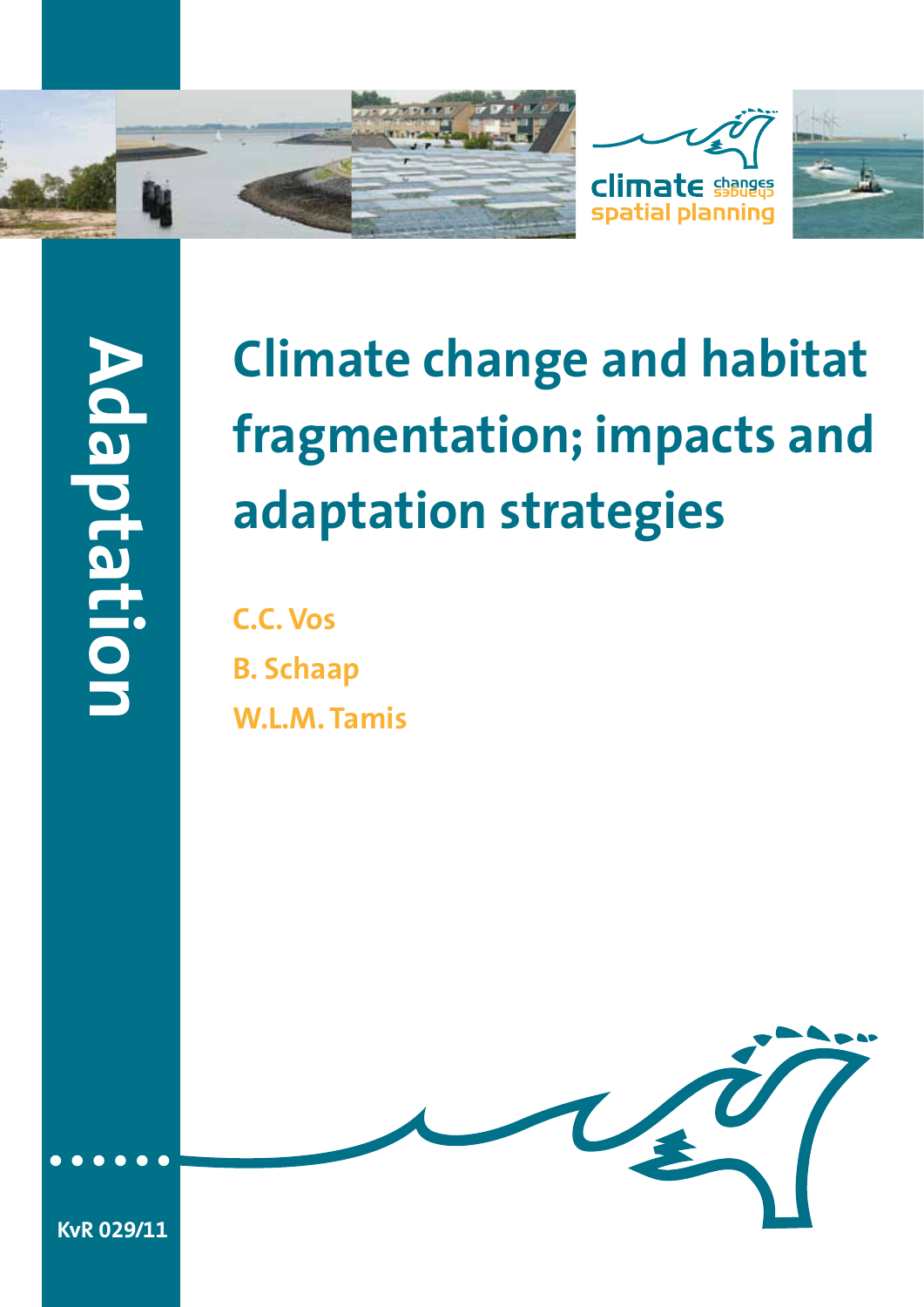# Climate change and habitat fragmentation; impacts and adaptation strategies

Authors

C.C. Vos1 B. Schaap2 W.L.M. Tamis<sup>6</sup> (editor)

With contributions from T.M. Bezemer<sup>3</sup>, M. Cobben<sup>2</sup>, A. Cormont<sup>1</sup>, R. Foppen<sup>5</sup>, H. Korevaar<sup>2</sup>, P. Opdam<sup>1</sup>, M. Pierik<sup>3</sup>, M.J.M. Smulders<sup>2</sup>, C. van Turnhout<sup>5</sup>, J. Verboom<sup>1</sup> & M. WallisdeVries4.

1 Alterra, Wageningen UR 2 PRI, Wageningen UR 3 NCP, Wageningen University 4 Dutch Butterfly Conservation 5 SOVON 6 CML, University Leiden 7 FLORON



ISBN ISBN/EAN 978-90-8815-027-2

This project (A2; Climate change and habitat fragmentation; impacts and adaptation strategies) was carried out in the framework of the Dutch National Research Programme Climate *changes* Spatial Planning. Additional support was received from the Netherlands' Ministry of Agriculture, Nature and Food Safety.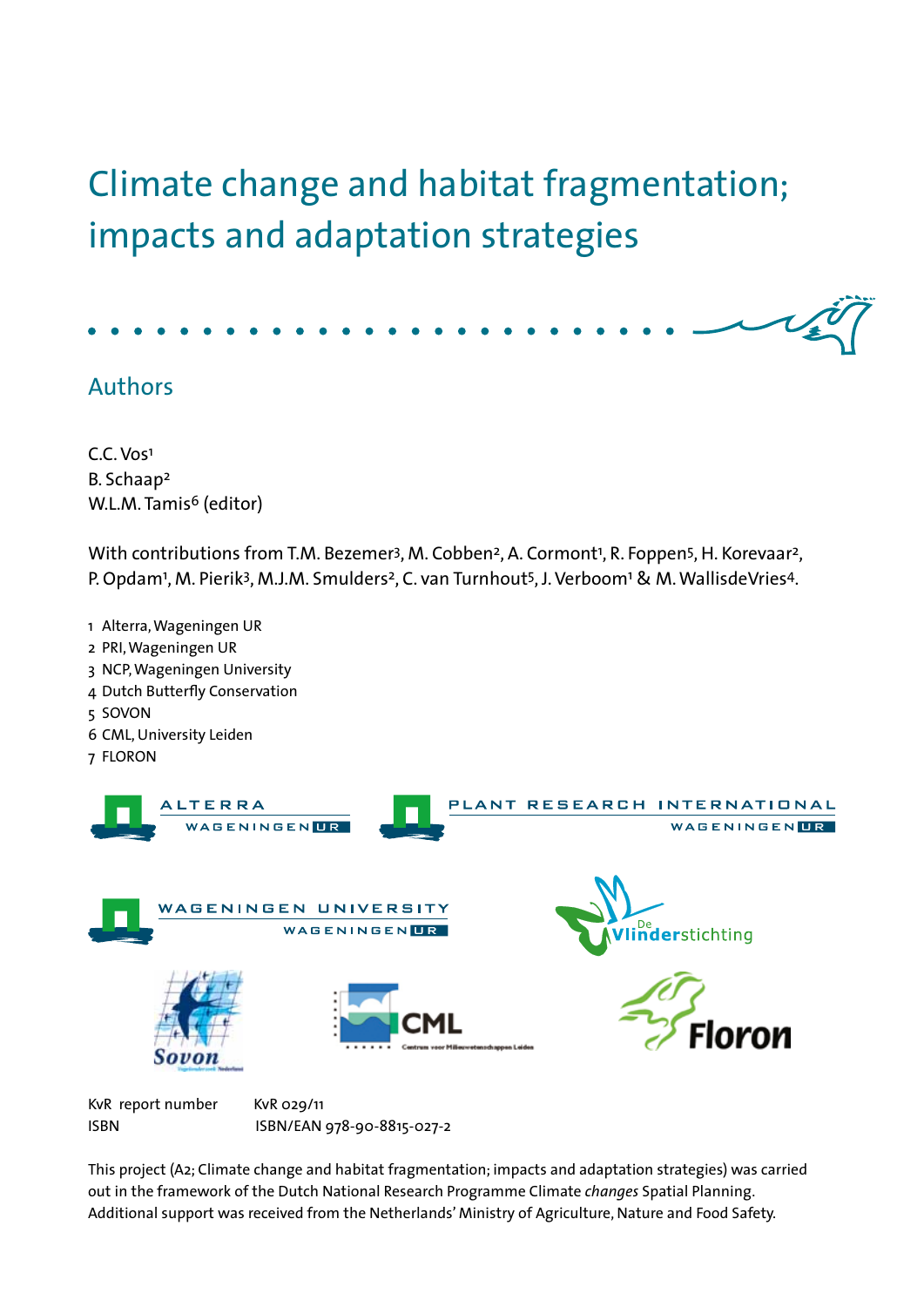#### Copyright @ 2011

National Research Programme Climate changes Spatial Planning / Nationaal Onderzoekprogramma Klimaat voor Ruimte (KvR) All rights reserved. Nothing in this publication may be copied, stored in automated databases or published without prior written consent of the National Research Programme Climate changes Spatial Planning / Nationaal Onderzoekprogramma Klimaat voor Ruimte. In agreement with Article 15a of the Dutch Law on authorship is allowed to quote sections of this publication using a clear reference to this publication.

#### Liability

The National Research Programme Climate changes Spatial Planning and the authors of this publication have exercised due caution in preparing this publication. However, it can not be expelled that this publication includes mistakes or is incomplete. Any use of the content of this publication is for the own responsibility of the user. The Foundation Climate changes Spatial Planning (Stichting Klimaat voor Ruimte), its organisation members, the authors of this publication and their organisations can not be held liable for any damages resulting from the use of this publication.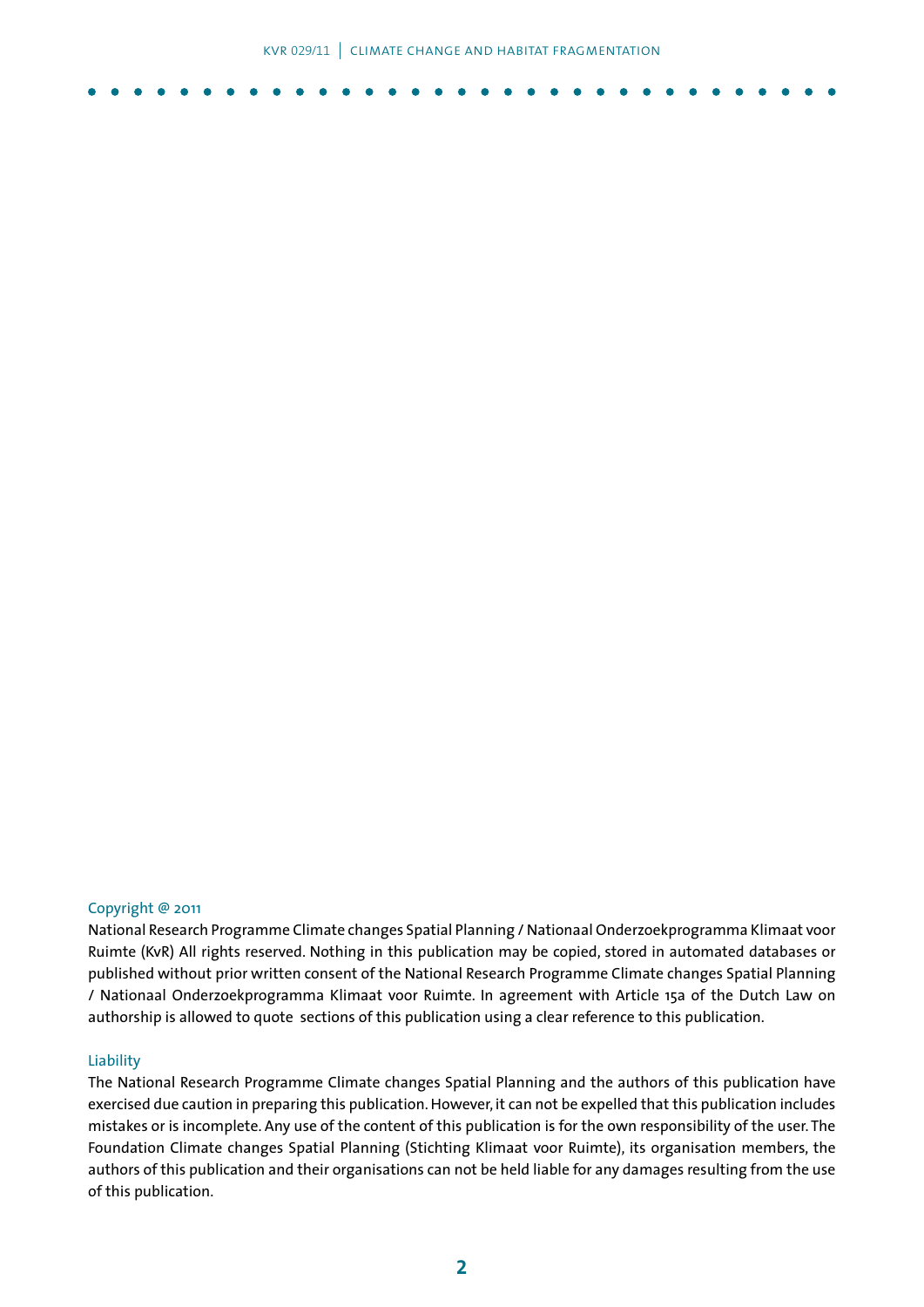τ

# **Contents**

| Summary in Dutch | 4                                                                |    |
|------------------|------------------------------------------------------------------|----|
| Summary          | 4                                                                |    |
| Extended summary | 6                                                                |    |
| PART I           |                                                                  | 8  |
| 1.               | Introduction                                                     | 8  |
| 2.               | Species traits and responses to climate change                   | 9  |
|                  | 2.1 Introduction                                                 | 9  |
|                  | 2.2 Analysis of empirical data and experimental research         | 9  |
|                  | 2.3 Generalizing to impacts on communities.                      | 11 |
| 3.               | Interaction between climate change and habitat fragmentation     | 12 |
|                  | Introduction<br>3.1                                              | 12 |
|                  | 3.2 Range expansion and habitat fragmentation                    | 12 |
|                  | 3.3 Weather extremes and species survival                        | 15 |
| 4.               | Synthesis                                                        | 16 |
|                  | 4.1 Species traits and responses to climate change               | 16 |
|                  | 4.2 Interaction between climate change and habitat fragmentation | 17 |
| 5.               | References Part I                                                | 19 |
| <b>PART II</b>   | 22                                                               |    |
| 6.               | Development of adaptation strategies                             | 22 |
|                  | 6.1 Introduction                                                 | 22 |
|                  | 6.2 Defining an adaptation strategy for the EHS                  | 22 |
|                  | 6.3 Adaptation in multifunctional landscapes                     | 24 |
| 7.               | References part II                                               | 26 |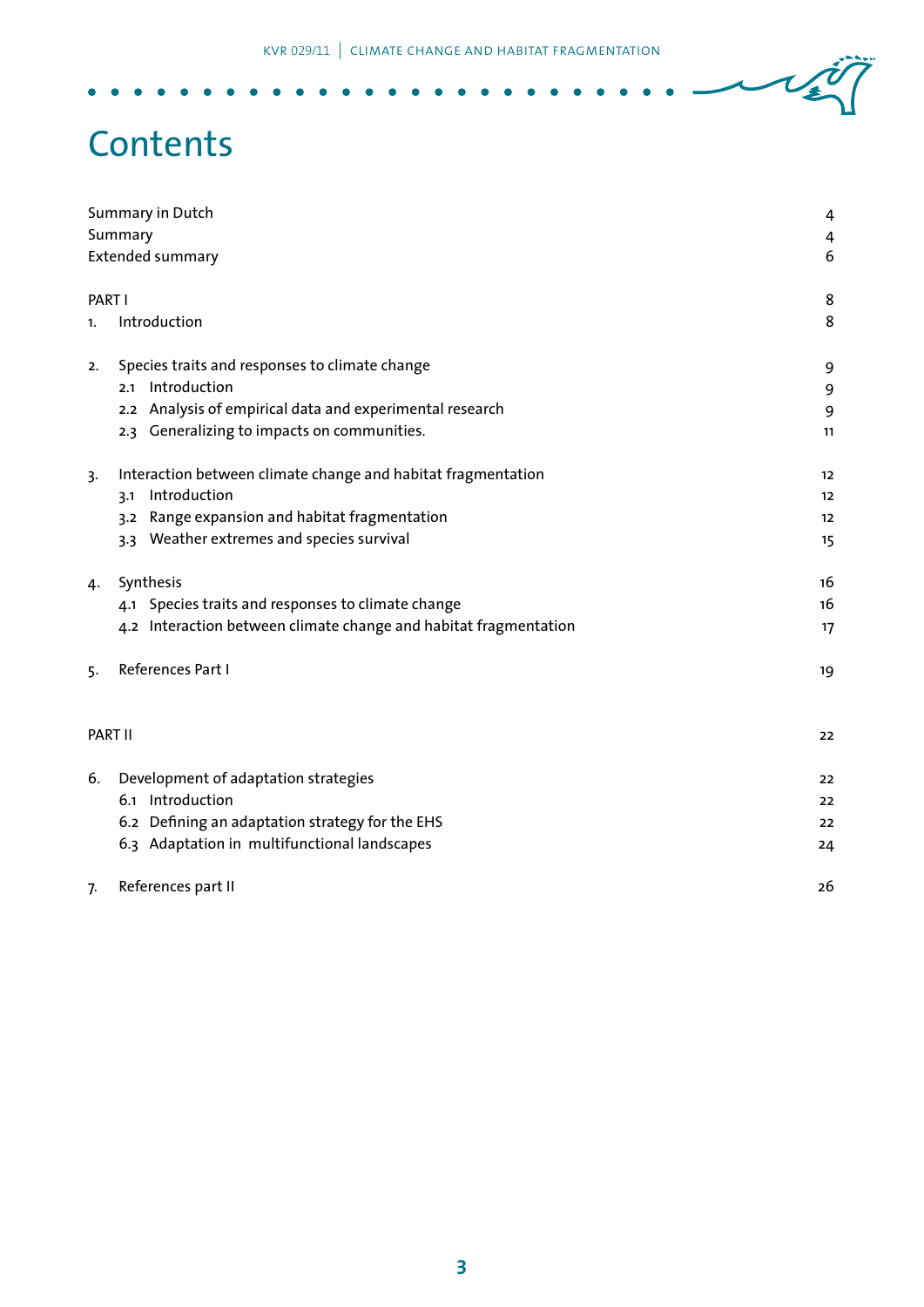# Summary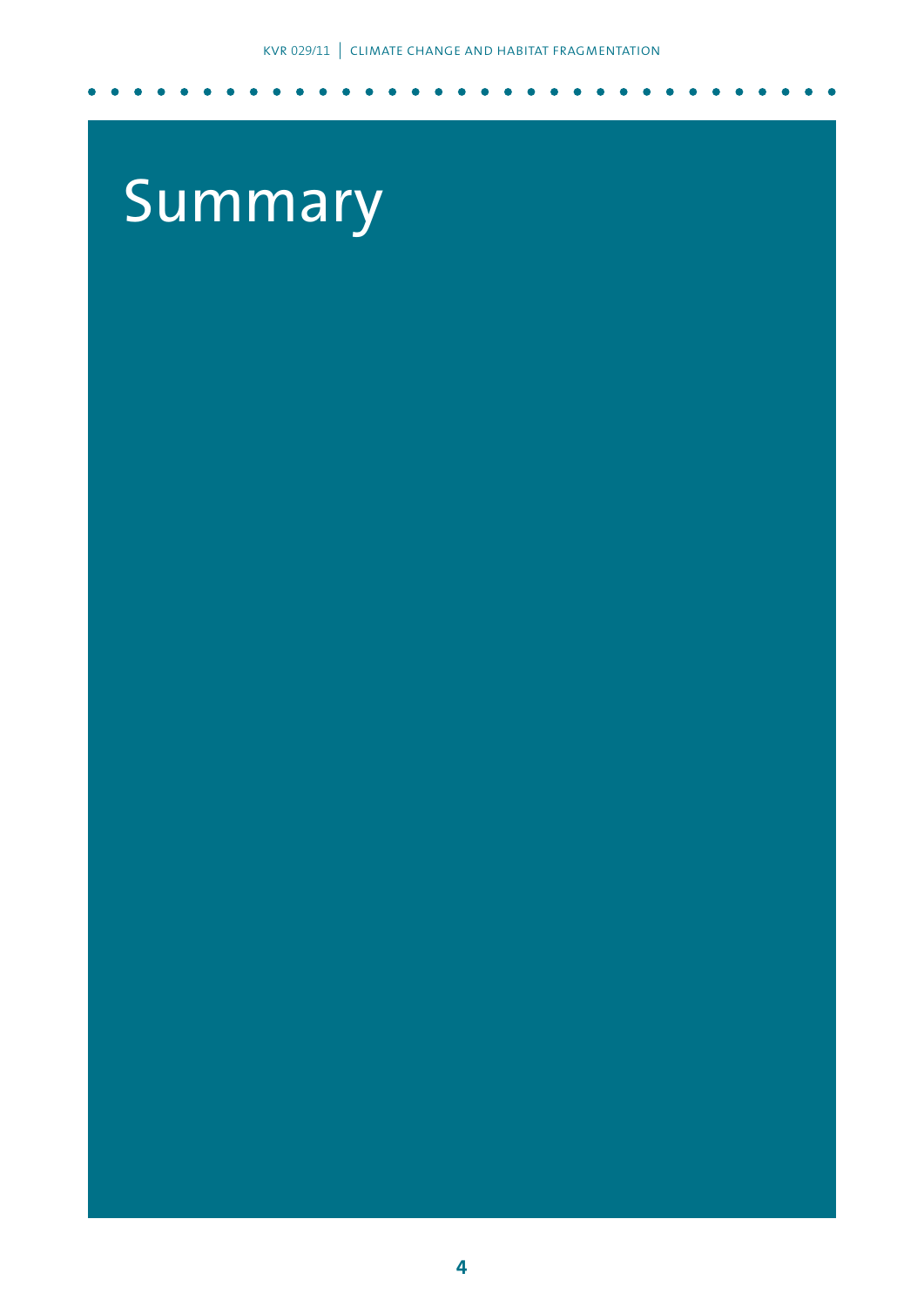# Summary in Dutch

In het onderzoeksproject zijn de effecten van klimaatverandering op de natuur onderzocht, met speciale aandacht voor de interactie met versnippering. Uit de resultaten blijkt dat soort eigenschappen een goede indicator zijn om de gevoeligheid van soorten voor klimaatverandering te voorspellen. Vier groepen van eigenschappen zijn daarbij bepalend: dispersiecapaciteit, mate van habitatspecialisatie, groeicapaciteit en de omvang en ligging van het huidige verspreidingsgebied. Er is aangetoond dat versnippering van leefgebied de negatieve effecten van klimaatverandering versterkt. Door klimaatverandering verschuiven de geschikte klimaatzones van soorten.

Versnippering vertraagt of blokkeert het kolonisatieproces dat nodig is voor het volgen van deze verschuivende klimaatzones. Modelsimulaties tonen aan dat de verwachte toename van weersextremen als gevolg van klimaatverandering in versnipperd leefgebied vaker tot extincties zal leiden. Een nuancering van deze algemene conclusie geldt voor dagvlinders. Uit het onderzoek blijkt dat dagvlinders bij hogere temperaturen mobieler worden wat de kolonisatie juist bevordert. Diverse adaptatiestrategieën zijn ontwikkeld om het adaptief vermogen van de Ecologische Hoofdstructuur (EHS), te versterken en daarmee de natuur klimaatbestendiger te maken. Het is aan te bevelen deze maatregelen te concentreren in zogenaamde klimaatcorridors of clusters. Uit bijeenkomsten met regionale stakeholders blijkt dat groenblauwe dooradering als adaptatiemaatregel in het multifunctionele landschap de meeste steun krijgt.

Voor nadere informatie kunt u contact opnemen met Claire Vos, claire.vos@wur.nl.

# Summary

In the project the impacts of climate change on biodiversity, was studied, especially focusing on the interaction with habitat fragmentation. Based on the results it was concluded that species traits are useful indicators to predict species sensitivity to climate change. Four groups of traits stand out as important regarding the sensitivity for climate change: dispersal capacity, degree of habitat specialization, demographic traits related to population growth rate, and the present size and position of the species' range.

It was shown that habitat fragmentation increases the negative effects of climate change. Climate change causes a shift of suitable climate zones for species. Fragmentation slows down or even blocks the colonization process that is necessary to track the shifting climate zones. Model simulations predicted that increased weather variability would lead to higher extinction probability, especially in fragmented landscapes. A refinement on this general conclusion should be made for butterflies, which were found to become more active and more successful colonizers under warmer conditions. Several adaptation measures were developed to enhance the adaptive capacity of the national ecological network to cope with climate change and it was recommended to concentrate these measures in 'climate adaptation zones'. The implementation of 'green blue veining' as an adaptation measure in multifunctional landscapes was best accepted by regional stakeholders.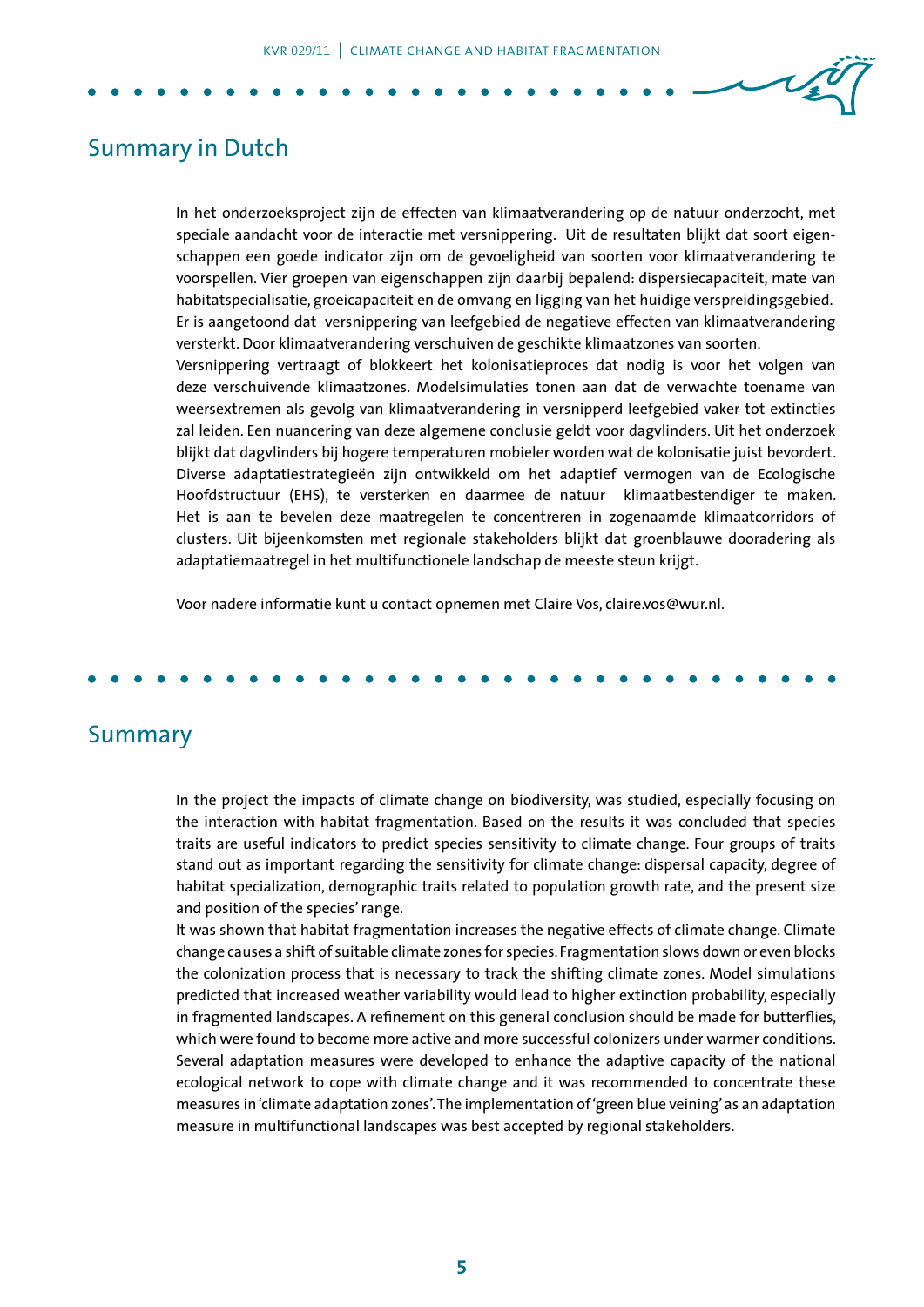# Extended summary

#### Species traits are good predictors for sensitivity to climate change

One of the main research questions of the research project was whether it would be possible to predict species' sensitivity to climate change. It was concluded that several species traits and range characteristics are useful indicators to predict which species are most vulnerable for the impacts of climate change. One of the impacts of climate change is the shift of suitable climate zones. As a response species need to expand their range to be able to track the shifting suitable habitat zone. Therefore traits that are related to colonizing capacity are especially important to identify species sensitivity: a large dispersal capacity, a large number of dispersers (related to small area requirements and/or a broad habitat choice) and a large population growth capacity are all traits that enhance the colonization and population establishment capacity. Also the current size of the species range is an important indicator to identify vulnerable species, especially when species are not able to keep track with the rate of climate change. A large range provides more time until the climate will stabilize again.

Sensitivity to weather extremes partly relates to habitat choice and type of extremes. Weather extremes in the Netherlands, for instance, will lead to more frequent and longer periods of drought or extreme downpours. Especially species that are sensitive to environmental stochasticity may show more population fluctuations with increasing weather variability: e.g. small short lived species are more sensitive than large long-lived species.

#### Interaction between climate change and habitat fragmentation

An important focus of the project was on the interactions between climate change and habitat fragmentation and their impacts on species survival and genetic adaptive capacity. Model simulations and analysis of empirical data showed that habitat fragmentation increases the negative effects of climate change. It slows down or even blocks the colonization process that is necessary for range expansion. A refinement on this general conclusion should be made for butterflies, where a field experiment revealed that butterflies become more active and hence more successful colonizers under warmer conditions. Thus the warming of the climate might to some extent reduce the effects of habitat fragmentation for butterflies and perhaps also for other ectothermic species.

Metapopulation models predicted that increased weather variability, which is expected to become more pronounced under climate change, lead to higher extinction probability of populations, especially in fragmented landscapes. This negative effect of climate extremes could be compensated by enlarging patch size, thus increasing the amount of habitat in the landscape.

Remarkably, model simulations predicted that species will lose genetic diversity during range shifts, even when the population size remains stable and the species seems to be able to track the shifting suitable climate zone. More habitat in the landscape has some positive impact on genetic diversity, but is not able to completely compensate the loss. As loosing genetic diversity will diminish the capacity within species to cope with present and future disturbances, it is important to protect areas where species have existed for a long time or where the future climate is predicted to remain suitable, as modern refugia of genetic diversity.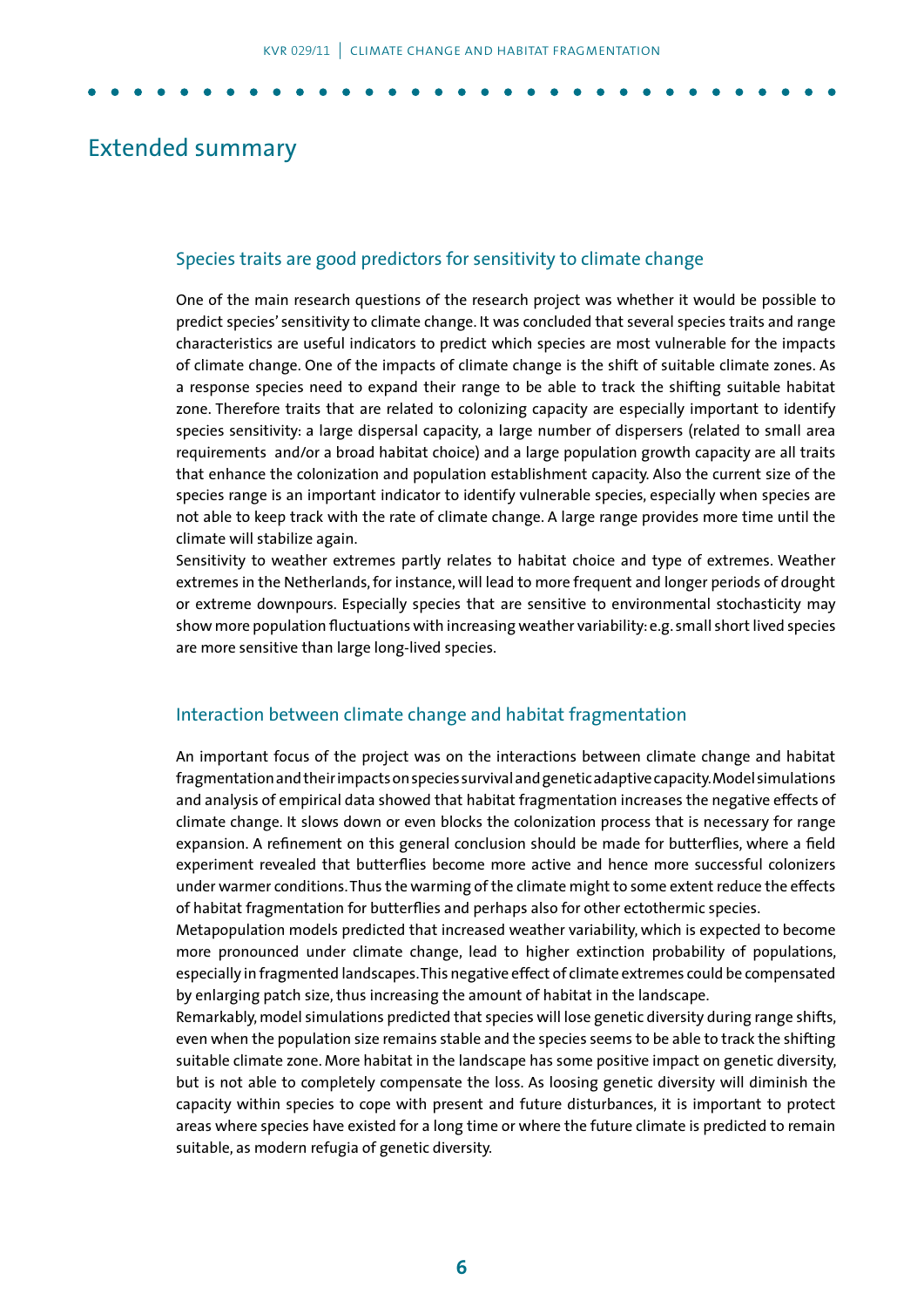We developed a general indicator that predicts which species are most vulnerable to climate change-induced range shifts. Survival time depends on species' range size (the larger the better), the observed northward species' expansion (the faster the better), which is an interplay of species traits (large dispersal and growth capacity) and landscape characteristics (good spatial cohesion), and the rate of climate change (the slower the better). This general indicator is a potentially powerful tool for identifying those species most at risk and those areas where the landscape cohesion is insufficient. An important future research step should be to test its usefulness using field observations.

#### Adaptation strategies for the national ecological network (EHS)

Two impacts of climate change emerged that might reduce the effectiveness of the EHS to protect biodiversity: 1) temperature rise may necessitate species' range shifts that might be blocked by habitat fragmentation; 2) increased weather variability may cause additional population fluctuations that will increase extinction risks. It was recommended to increase the robustness of the EHS to cope with these additional effects of climate change.

The following adaptation measures were defined:

- Improving (international) connectivity over large distances by resolving dispersal bottlenecks and thus facilitating range shifts. Linking habitat networks will enable species to colonize habitats that will become suitable, and this will compensate for the loss of habitat at the contracting side of its range.
- Increasing the carrying capacity of protected areas by either enlarging the size of protected areas or improving habitat quality, or both. Increasing the carrying capacity gives room to larger populations, and thereby compensates for increased extinction probabilities caused by increased weather variability.
- Increasing spatial heterogeneity within a nature area and better accommodating natural landscape-forming processes e.g. sedimentation, marshland development, meandering of rivers and freshwater-salt water gradients. This is a strategy to cope with increased weather variability, as large scale correlated population fluctuations can be avoided. For instance, in heterogeneous habitat some parts may allow a positive growth rate in very dry years, whereas other parts may be optimal during wet years.

It was recommended to combine and spatially concentrate these adaptation measures in so called 'climate adaptation zones'.

Two regional case studies were performed in order to explore which adaptation strategies, to increase the adaptive capacity of the EHS in the multifunctional landscape, are best accepted by regional stakeholders. Several adaptation measures outside nature areas were developed that contribute to the adaptive capacity of the EHS. By implementing these adaptation measures on farmland adjacent to nature areas the amount of area to be acquired for nature at the expense of farmland can be minimized. It is expected that multifunctional adaptation will contribute to the regional support for these measures, especially when also other benefits are achieved as well, such as climate adaptation of water management and improvement of recreational and aesthetical landscape values.

The adaptation measure to increase the amount of green-blue veining was rated most positive in all focus group discussions. According to farmers these linear measures along field margins fit best with modern farming practices. According to nature managers and policy makers green-blue veining is the most effective adaptation measure to improve the quality of nature areas.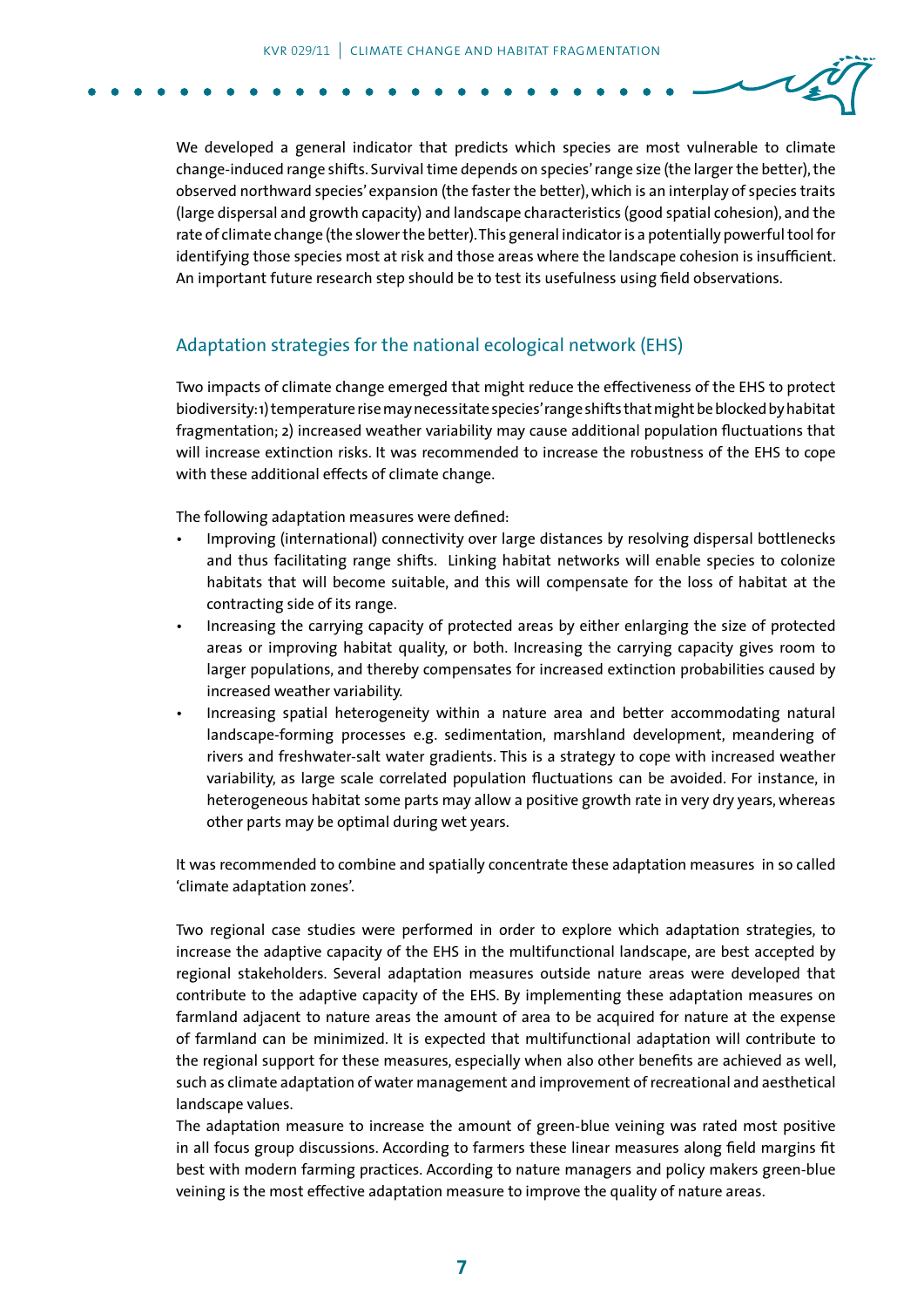## PART I

## 1. Introduction

Climate change has large impacts on biodiversity and the functioning of ecosystems. It is expected to become the greatest driver of global biodiversity loss together with land-use change (Thomas et al. 2004; Millennium Ecosystem Assessment 2005). Climate change is likely to continue, leading to a global temperature increase of 2–4 ºC in 2100 (IPCC 2007). In the Netherlands the changes in climate are already apparent and relatively strong (KNMI 2008). Since 1900 the mean temperature has increased with 1.7 oC, compared to a worldwide mean increase of 0.8 °C. Also the precipitation in this period has increased with 18%, with more frequent extreme downpours. Future climate change scenarios for the Netherlands, derived from the IPCC scenarios (KNMI 2006), predict an additional rise in temperature, compared to 1990, ranging from 1.8 to 5.2 ºC by 2100.

For ecosystems it is recognized that they are on the one hand threatened by climate change but on the other hand part of the adaptation solution as they perform important services for society such as climate regulation, carbon sequestration, protection against flooding and prevention of soil erosion. To safeguard these services for society resilient ecosystems are needed that are able to cope with impacts of climate change, such as the increased dynamics caused by weather extremes and the shifting of suitable climate zones (Commission of the European Community 2009).

One of the major concerns for nature conservation is that nature cannot adapt adequately, because the rate of climate change is unprecedented and the effects of climate change are expected to be aggravated by habitat deterioration and fragmentation (Opdam & Wascher 2004).

Ecological networks are a well known strategy for sustainable biodiversity protection in highly fragmented landscapes (Jongman & Pungetti 2004). In the Netherlands the National Ecological Network (EHS) was developed in the beginning of the 1990's, in order to improve conditions, extend natural areas and enhance functional connectivity. This habitat network concept also plays an important role in building the Natura 2000 network, the European Union system of protected areas. Recently the question has surfaced whether the EHS, including the Natura 2000 areas that are embedded in the EHS, is sufficient to cope with climate change or that additional measures are necessary to make ecosystems more resilient to the effects of climate change.

The research project 'Strategies for optimizing the nature conservation potential of the Dutch Ecological Network (EHS) and the surrounding multifunctional farm landscape under predicted climate change scenarios' focused on the following main research questions: Section I Research on the impacts of climate change on biodiversity:

- Is it possible to predict species responses to climate change based on species traits and to identify which species and ecosystems are sensitive to the negative effects of climate change and which might benefit from climate change?
- What are possible interactions between climate change and habitat fragmentation and their impacts on species survival and genetic adaptive capacity?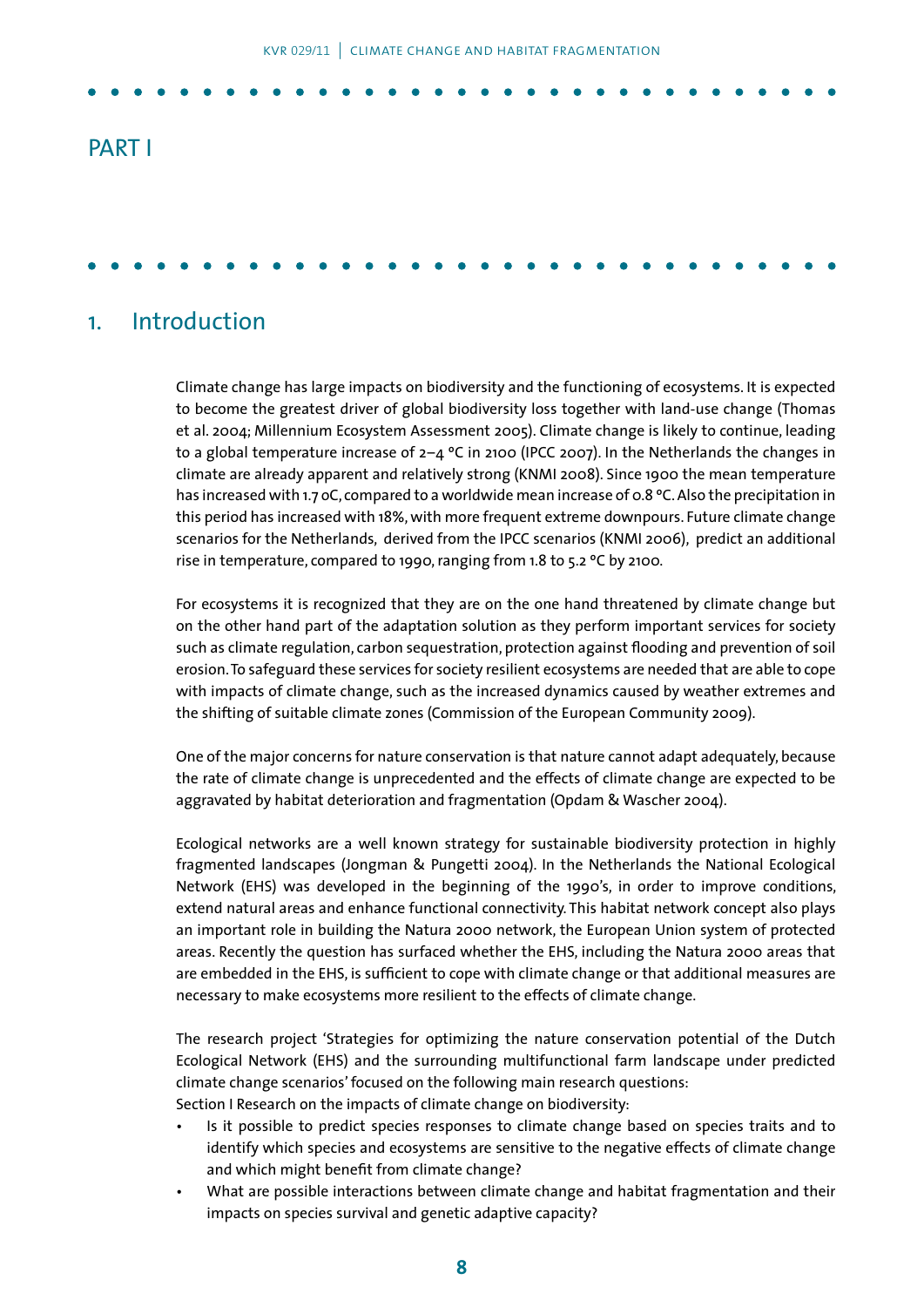Section II Application of our results in case studies:

- What are possible adaptation measures for increasing the adaptive capacity of the EHS, including the Natura 2000 areas, to cope with the effects of climate change?
- What are possible measures to increase the adaptive capacity of the EHS and the Natura 2000 areas in the multifunctional landscape? In regional case studies it is being explored which measures are best accepted by regional stakeholders.

# 2. Species traits and responses to climate change

#### 2.1 Introduction

One of the main research goals of the project was to identify species traits that are sensitive to the negative effects of climate change or might benefit from climate change. To answer this question empirical field data were analyzed and experimental research was performed in order to link species traits and responses to weather conditions for different taxonomic groups: birds, plants and butterflies. Two aspects of climate change were distinguished: gradual changes such as the increase in temperature and increases in weather variability (or weather extremes); the latter resulting for the Netherlands in more frequent and longer periods of drought and heavy precipitation (KNMI 2006). A database was generated that gives the response to climate change for about 3000 species in the Netherlands. This enabled us to generalize our results from single species to habitat types.

#### 2.2 Analysis of empirical data and experimental research

#### 2.2.1 Plants

One of the best documented effects of climate change on biodiversity of different taxa is the observed shift of species' distributions towards the poles and to higher elevations (e.g. Juliard *et al.* 2004; Hickling *et al.* 2006). In our project we analysed to what extent vascular plant species distributions have changed as a consequence of climate change in the coastal dunes, using data from FLORBASE (Pierik *et al.* in prep). We selected km-cells along a south – north gradient along the Dutch coast (c. 240 km). This database offers the opportunity to compare the plant species composition and distribution in the period before climate change became apparent (1975-1991) with that after climate change became clear (1992-2006). Our results showed a strong increase of thermophilic species in the period 1992-2006 compared to the period 1975-1991, which was also found in a nationwide analysis (Tamis *et al*. 2005). This increase of thermophilic (warmth prefering) species especially occurred in the relatively urbanized areas in the dunes. Overall, the mean northern border of the species distributions shifted 3.3 km northwards. The marginal, thermophilic species, which are mainly colonizing the Netherlands from the south, also shifted northwards. However the average southern border of all species distributions did not significantly change between the periods, which means that we did not observe an overall range contraction. An asynchrony between range contraction and expansion has been reported in literature (e.g. Walther et al. 2002) and this might be caused by a time lag to extinction (extinction debt). However it might also be due to local adaptation, if species are (to some extent) able to survive the new climatic conditions. No evidence was found that the dispersal ability of species influenced changes in the distribution significantly (but see chapter 3). This might be related to the fact that the coastal dunes form a relatively well connected ecosystem.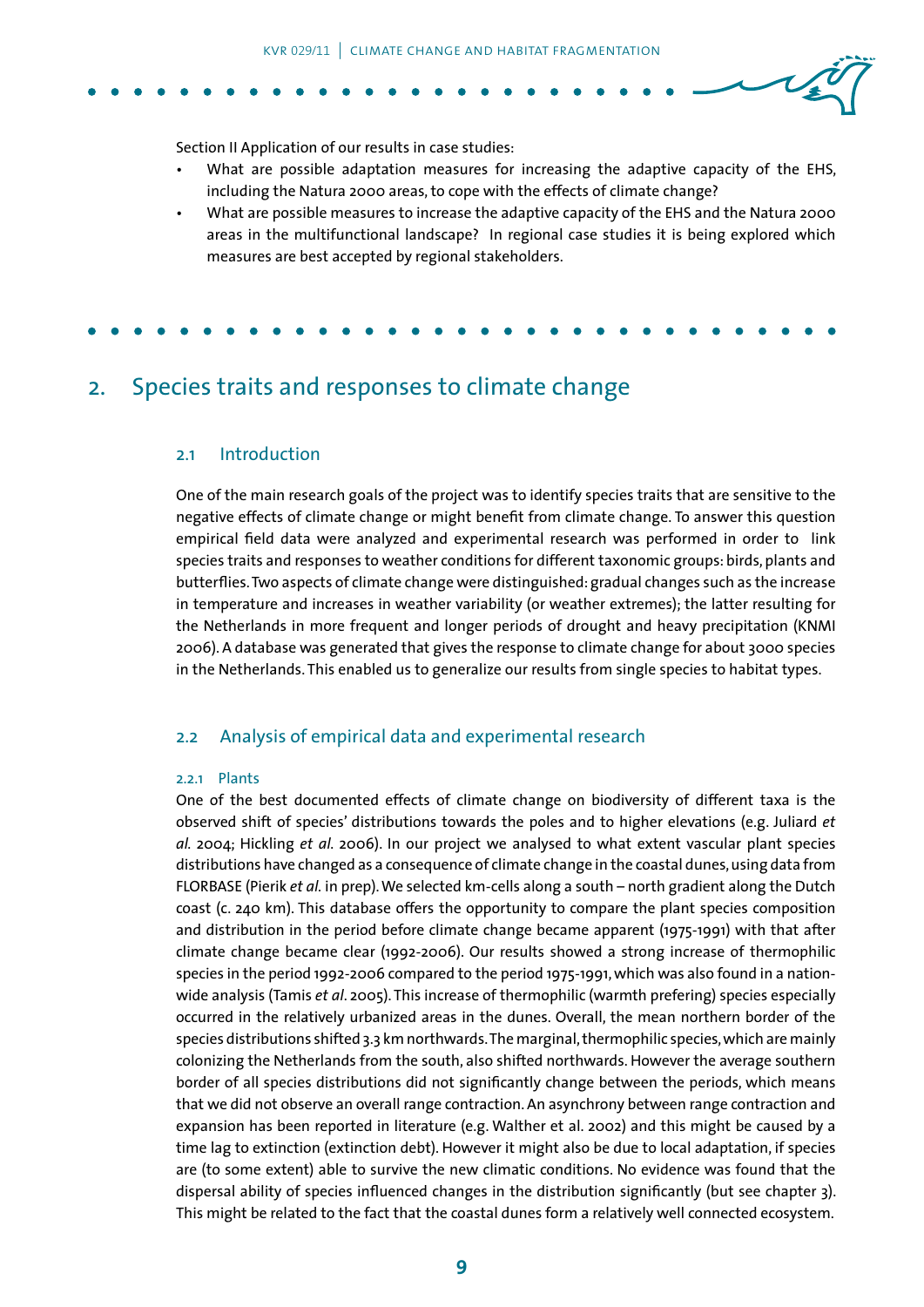The extent to which vascular plant species are sensitive to increased climate variability is, for temperate regions, probably linked to resistance to heat waves and consequently resistance to summer droughts, which is positively correlated with nutrient stress tolerance (Tamis & Pierik submitted). There are indications that effects of climate extremes are already visible in the Dutch flora, as plants of dry sites showed a stronger increase compared to plants of moist or wet conditions (Tamis & Pierik submitted).

#### 2.2.2 Butterflies

For butterflies response to climate change has been reported to depend on species mobility and degree of habitat specialism. Warren *et al.* (2001) showed that only those species capable of dispersing over large distances or using widespread habitats were able to respond to climate change by expanding northwards. This was supported by a Finnish study where mobile butterfly species living in forest edges and using woody plants as their larval hosts, exhibited the largest range shifts towards the north (Pöyry et al. 2009). As the research project especially focussed on the interaction between climate change and habitat fragmentation an experiment was carried out to study the impacts of weather conditions on butterfly mobility, in order to investigate the potential impact of future weather conditions on colonization in fragmented landscapes.

The experiment showed that climate change actually may reduce effects of fragmentation by enhancing flight behaviour and dispersal of butterflies, in which the body temperature is controlled by weather conditions. Behavioural components of dispersal of butterflies were enhanced, and colonization frequencies increased under weather conditions associated with anticipated climate change (Cormont *et al.* submitted a). In a field experiment, flight behaviour and mobility of four butterfly species under different weather conditions were recorded: two habitat generalists, small heath (*Coenonympha pamphilus* L) and meadow brown (*Maniola jurtina* L.), and two specialists, heath fritillary (*Melitaea athalia* Rott.) and silver studded blue (*Plebejus argus* L.). As expected activity generally increased with temperature and decreased with cloudiness. Net displacement generally increased with temperature. When butterflies fly longer, start flying more readily, and span longer distances, we expect dispersal propensity to increase. Data on colonization over the period 1990- 2008 (Dutch Butterfly Monitoring Scheme, Van Swaay *et al.* 2008), showed a significant increase in colonization frequencies with temperature and radiation and decreased with cloudiness. Increased dispersal propensity at local scale might therefore increase functional connectivity in fragmented habitat at a regional scale. Thus future temperature increase might to some extent reduce the effects of habitat fragmentation for butterflies, which might also hold for other ectothermic species.

Another analysis (WallisDeVries et al. submitted) showed that while increasing temperatures indeed benefit a good number of butterfly species, weather extremes such as summer drought, are especially detrimental to habitat specialists.

#### 2.2.3 Birds

Population dynamics of bird species are changing in response to increased occurrence of weather extremes, presumably through increased variation in adult survival and reproduction success, and this was shown to be dependent on species traits (e.g. Jiquet et al. 2006). In our project, we investigated whether forest and marshland bird species could be divided in groups based on various life-history traits and whether these groups correlate with differential trends in abundances and responses to weather conditions (Cormont *et al.* submitted, b). Several strategies or traits that jointly appear in bird species stood out. Waterfowl that often breed at ground or water level, feed on plant material, and in which the young are relatively mobile from the moment of hatching, and are residential in general, were negatively impacted by severe winters, probably due to increased adult mortality. These species are expected to benefit from the milder winters predicted by the climate change scenarios.

Furthermore, we found a decline in population sizes of insectivorous long-distance migrants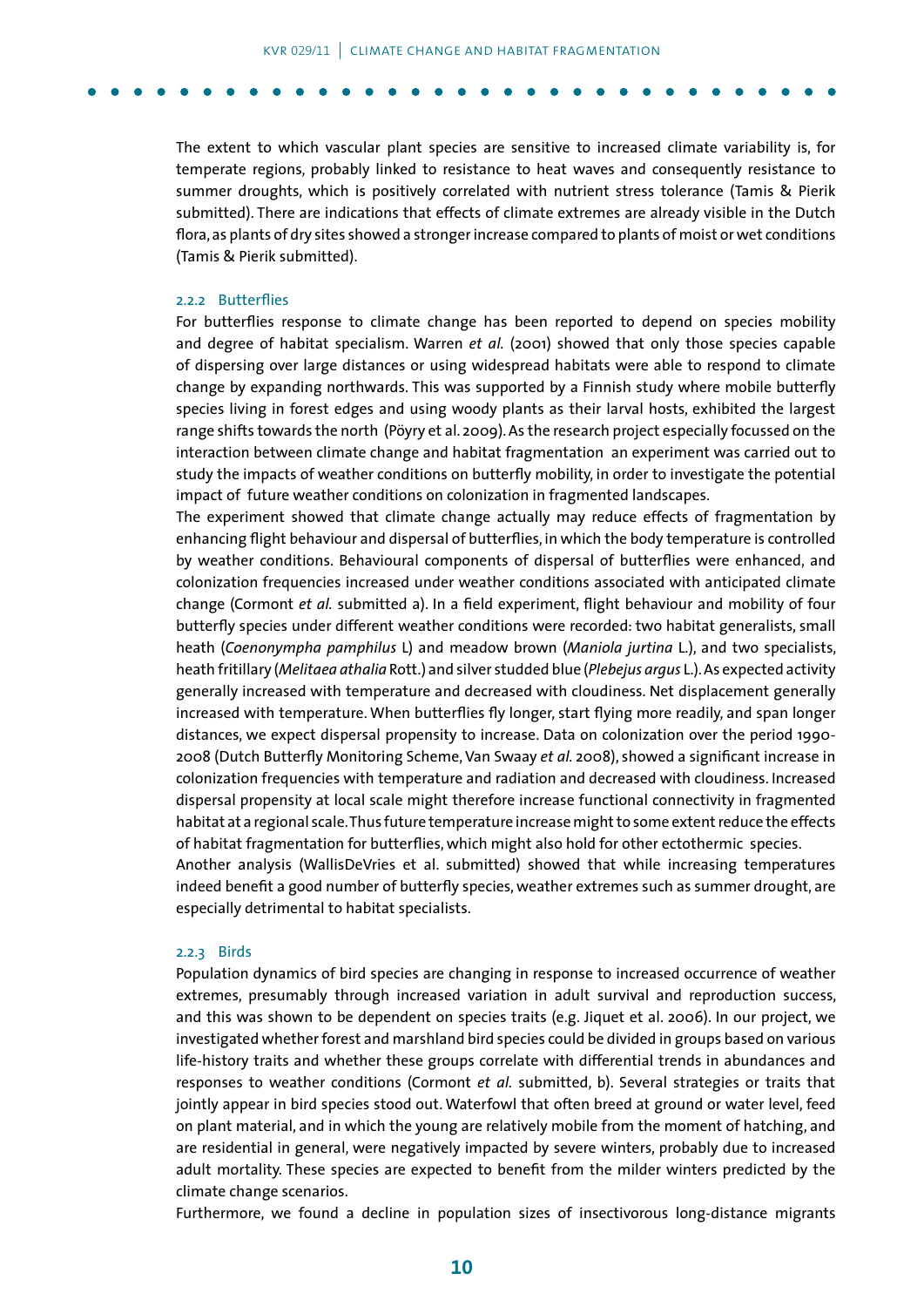correlated with mild winters and warm springs. This could possibly be explained by a reduced reproduction success due to mismatches in food supply because of different phenological responses in the food chain (Van Turnhout *et al.* 2010).

The demographic traits clutch size, number of clutches, and age at first reproduction were correlated with enhanced recovery after a drop in population size following severe winters. If we extrapolate these correlations to future climate predictions we are able to point out species that are expected to show most significant responses to weather circumstances under climate change.

#### 2.3 Generalizing to impacts on communities

A CD-ROM was produced with data on potentially shifting suitable climate zones for more than 3000 European species (Van der Veen et al. 2010). Bio-climate envelope models predict additional large future range expansions of several hundred kilometers during the 21st century. The extend of the range shift will depend on the climate change scenario (Harrison et al. 2006; Huntley et al. 2007), while ranges are predicted to contract where the climate is no longer suitable. These potential range shifts were interpreted for their impacts on the occurrence of species in the Netherlands, identifying species for which the suitable climate zone is either expected to contract, to expand or to remain central in the Netherlands in the next century (Geertsema et al. 2010). These different responses may lead to reorganization of existing communities. In Figure 2.1 the percentages of expanding or contracting target species for the main ecosystem types of the EHS are presented. Out of eleven important ecosystem types for nature conservation six have larger percentages of contracting than of expanding species, for four types these percentages are approximately similar, while one ecosystem type (dry oligotrophic grasslands) showed a higher percentage of increasing than decreasing species. The most sensitive ecosystem type is the oligotrophic bogs and moist heathlands. The predicted range shifts indicate that for about half of the target species in this ecosystem type the Netherlands will become unsuitable with the future climate.



Figure 2.1. Percentage of contracting (red), neutral (yellow) or expanding (green) target species of important ecosystem types for nature conservation in the Netherlands.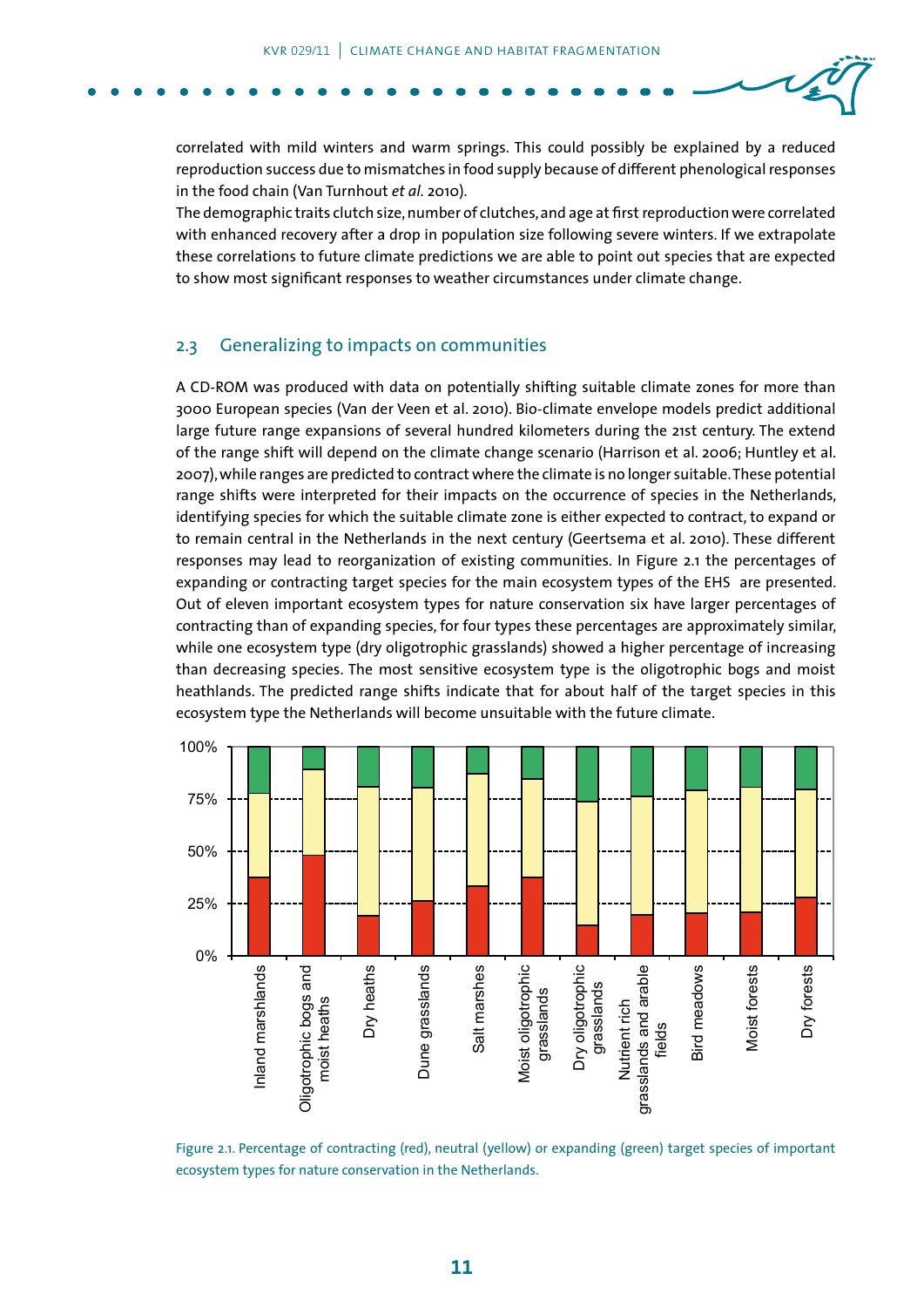# 3. Interaction between climate change and habitat fragmentation

#### 3.1 Introduction

A special focus was put on the interaction between climate change and habitat fragmentation. For instance species with limited dispersal capacity or scarce suitable habitat might not be able to follow their shifting suitable climate space (Warren *et al.* 2001). This possible interaction was illustrated by analyzing the colonization process by plants species of a recently developed polder in the Netherlands (section 3.2.1). Also we developed a method to identify bottlenecks in the spatial cohesion of ecosystem networks, where species might not be able to disperse (section 3.2.2).

To keep track with climate change, species not only need to be able to colonize new climate space, but they also need to do this fast enough. Devictor *et al.* (2008) analyzed population trends in French bird communities. Although bird communities have shifted 90 km northwards in the last 20 years, the temperature shifted 270 km in the same period. Thus even relatively mobile species like birds are not keeping track, which might partly be caused by lack of suitable habitat. To better understand the underlying processes, we modeled metapopulation dynamics in shifting suitable climate zones (section 3.2.3).

Subsequently the impacts of range shifts on the genetic diversity of species were studied. Loss of genetic diversity might reduce species' adaptive capacity to future climate change and other disturbances (section 3.2.4). Empirical studies into the effects of species' range expansions after the ice ages have shown that populations in newly colonized regions contain only part of the total genetic diversity present in the ice age refugia (Hewitt 1996).

Another interaction between climate change and habitat fragmentation concerns the impact of weather extremes. It is expected that large scale synchronized disturbances, such as flooding or periods of extreme drought, will increase population fluctuations and extinctions. In section 3.3 the impact of additional weather variability on spatial standards for viable populations in habitat networks was explored.

#### 3.2 Range expansion and habitat fragmentation

#### 3.2.1 Colonization capacity of plants

The ability of plant species to colonize new habitats in the Dutch IJsselmeerpolders, the youngest of which were reclaimed from the sea 70 years ago was analyzed (Pierik et al. 2010). In these polders, forest lots have been planted throughout the agricultural landscape, which has created habitat islands for specialist forest species in an inhospitable matrix of intensively used agricultural land (cf. Holt et al. 1995). We related the distribution of forest specialist species in the understory of 55 forests in these polders to the following forest characteristics: age, area, connectivity, distance to the mainland (as a proxy for distance to the seed source) and path density.

The importance of the forest parameters differed between dispersal groups and also between individual species. After 60 years, 75% of the potential pool of wind-dispersed species had reached the polders, whereas this was only 50% for the species which lack specific adaptations to long distance dispersal. The colonization success of common species that lack clear adaptations to longdistance dispersal is affected by the spatial configuration of the forests and the majority of the rare species that could potentially occur in these forests is still absent.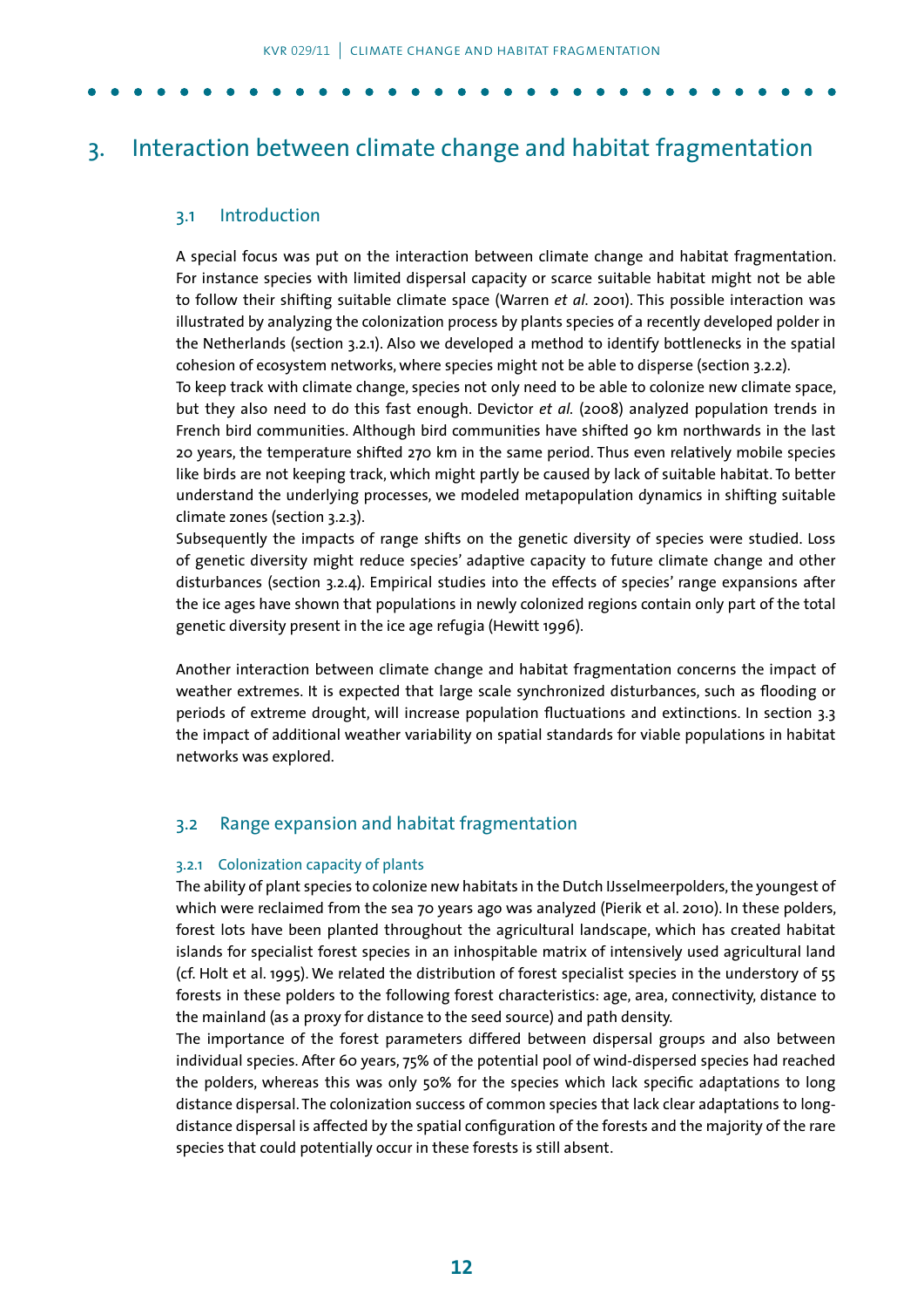These findings imply that especially rare species which lack specific adaptations to long distance seed dispersal and which are underrepresented in the regional species pool will have difficulties with colonization of new areas, when, due to climate change, they have to migrate to remain in their suitable range.

#### 3.2.2 Identifying bottlenecks for range expansion in NW-Europe

Ranges are predicted to shift over hundreds of kilometers (Huntley *et al.* 2007). For European nature policy makers this raises the question whether the current conservation strategy allows species to track the moving suitable conditions. For example, it is unknown to what extent and where the spatial cohesion within the Natura 2000 network is sufficient and where isolation of protected sites may prevent the expansion of species ranges into new climate space. By combining bioclimate envelope models (SPECIES model; Pearson *et al.* 2002) with dispersal models (GRIDWALK model Schippers *et al.* 1996), areas were identified where the spatial cohesion of the ecosystem pattern was expected to be insufficient (Vos *et al.* 2008). For each of three ecosystem types, three species were selected that showed a shift in suitable climate space and that differed in habitat fragmentation sensitivity. For 2020 and 2050 (climate change scenario HadCM3, A2 scenario IPCC 2001), the amount of climatically suitable habitat in northwest Europe diminished for all studied species. Figure 3.1 shows that a significant amount of new suitable habitat for the Agile frog (*Rana damatina*) could not be colonized because of isolation. Together, this will result in a decline in the amount of suitable and occupied habitat protected in Natura 2000 sites. These model results can be applied to identify areas where an increase of the spatial cohesion of the Natura 2000 network would be most effective to facilitate range expansions.



Figure 3.1. The green areas are climate proof for the agile frog: the climate is suitable and the habitat is well connected. In the red areas the climate will become suitable but cannot be colonized because of isolation. In the orange areas the climate will no longer be suitable (prediction for 2050 climate change scenario HadCM3, A2 scenario, IPCC 2001).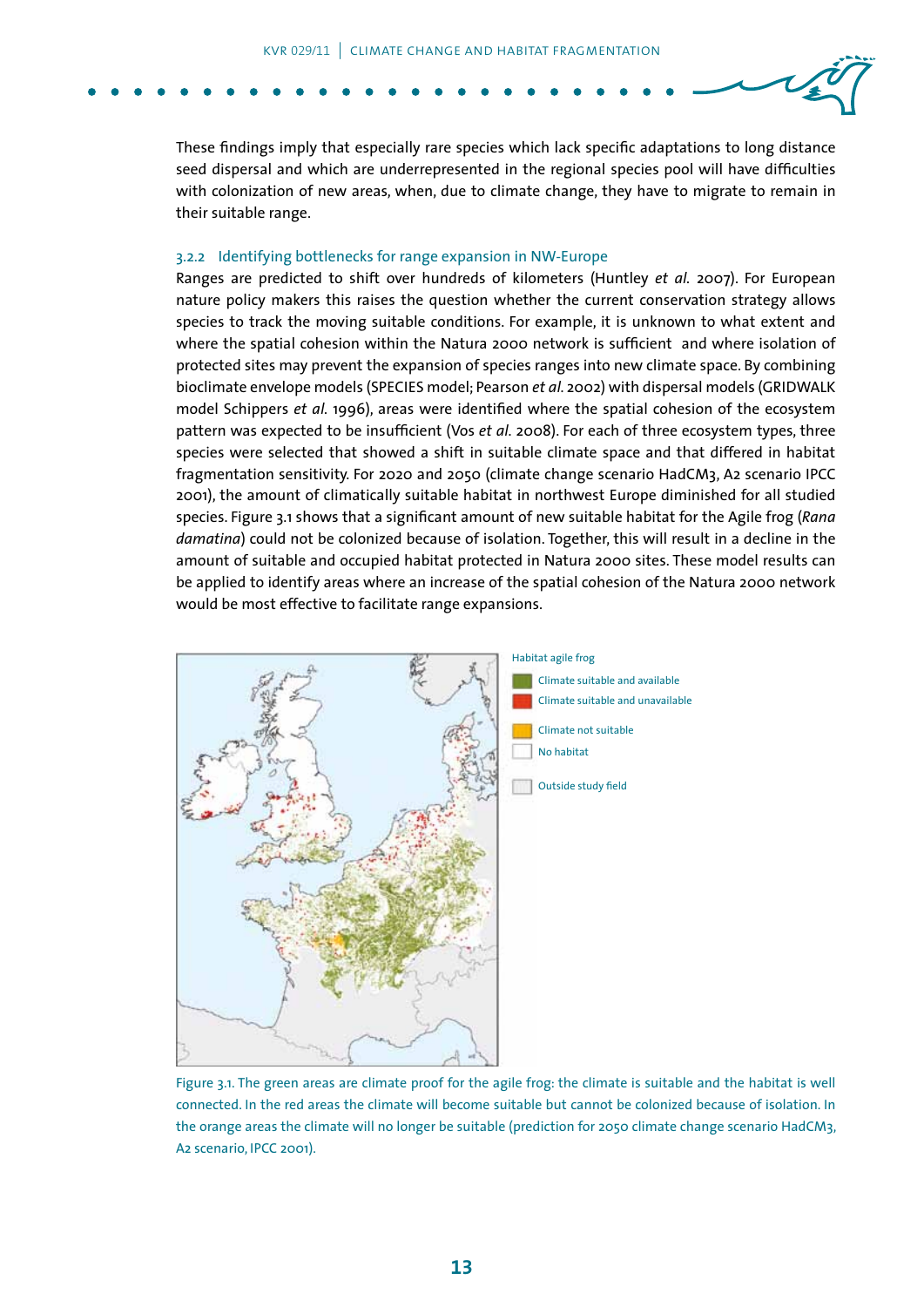#### 3.2.3 Keeping track of climate change

To gain insight into the processes that determine whether a species is able to track climate change, the population dynamics of expanding species was modelled, while varying the rate of climate change, the amount of habitat in the landscape and species traits (Schippers *et al.* in press).

The simulated northward expansion was typically only up to 3 km per year, which was much slower than the maximum dispersal capacity of the bird species. This could be explained by the additional time required for population establishment and population growth in new habitat, only after which the population is able to produce new dispersers for the next step in the colonization process. The modeled expansion rate is too slow to track the climate change-driven range contraction of  $\mu$  or 8 km per year in the south – corresponding with 2 and 4°C temperature increase per century – and this eventually results in metapopulation extinctions.

These results suggest that many species will not be able to keep track, even if the maximum dispersal distance for an individual is much larger than the velocity of climate change. For the bird species modelled, climate change scenarios based on low temperature increase are markedly less catastrophic. This illustrates that CO<sub>2</sub> reduction (mitigation) is an important measure for conservation of biodiversity in fragmented landscapes.

Increasing the amount of habitat in the landscape helps to enhance species survival. Enlarging patch size was more effective than increasing patch density. Scenarios with large patches yield higher front velocities and longer survival times than the same amount of habitat divided over many smaller patches.

Species traits matter as well. In our study especially the large bird species with large area requirements and slow population growth was found to be vulnerable, in spite of its large dispersal distance.

Based on these model results a general standard formula was derived that predicts which species will be most vulnerable to climate-induced range shifts:

The mean time to extinction  $T<sub>e</sub>$  depends on: species' range size  $(Y)$ , the observed northward expansion (*Va*), which is an interplay of species traits and landscape characteristics and the speed of climate change (*Vc* ). Obviously the usefulness of this general formula should be demonstrated using field observations, it is however a potentially powerful indicator to identify species most at risk and to quantify the occurring effects of climate change.

#### 3.2.3 Will species be able to preserve their genetic diversity?

We explored how range shifts induced by climate change may affect the level and distribution of genetic diversity in a species range using a modeling approach (Cobben et al. in press). For this the model, used in section 3.2.2, was extended to provide each bird species with a genome of 10 unlinked loci with genetic variation. Results showed loss of genetic diversity in the species range under all investigated range shifts (temperature increase 1, 2 and  $4^{\circ}$ C per century). This was the consequence of three processes (Figure 3.2): (1) genetic diversity in newly colonized areas was on average lower due to iterated founder effects from the range margin; (2) the loss of alleles at the trailing edge of the metapopulation where populations went extinct; and (3) the loss of alleles as a result of decreasing metapopulation sizes?.

The most important factors that influenced the loss of genetic diversity were the initial metapopulation size and the rate of temperature rise. Loss was stronger when the initial metapopulation size was smaller (e.g., when the species occupied less habitat) and with increased weather variability.

Even when the population size remained stable and the species seemed to be able to track the shifting suitable climate zone, genetic diversity declined. These results indicate the importance of conserving areas where species have existed for a long time or where the future climate is predicted to remain suitable as modern refugia of genetic diversity.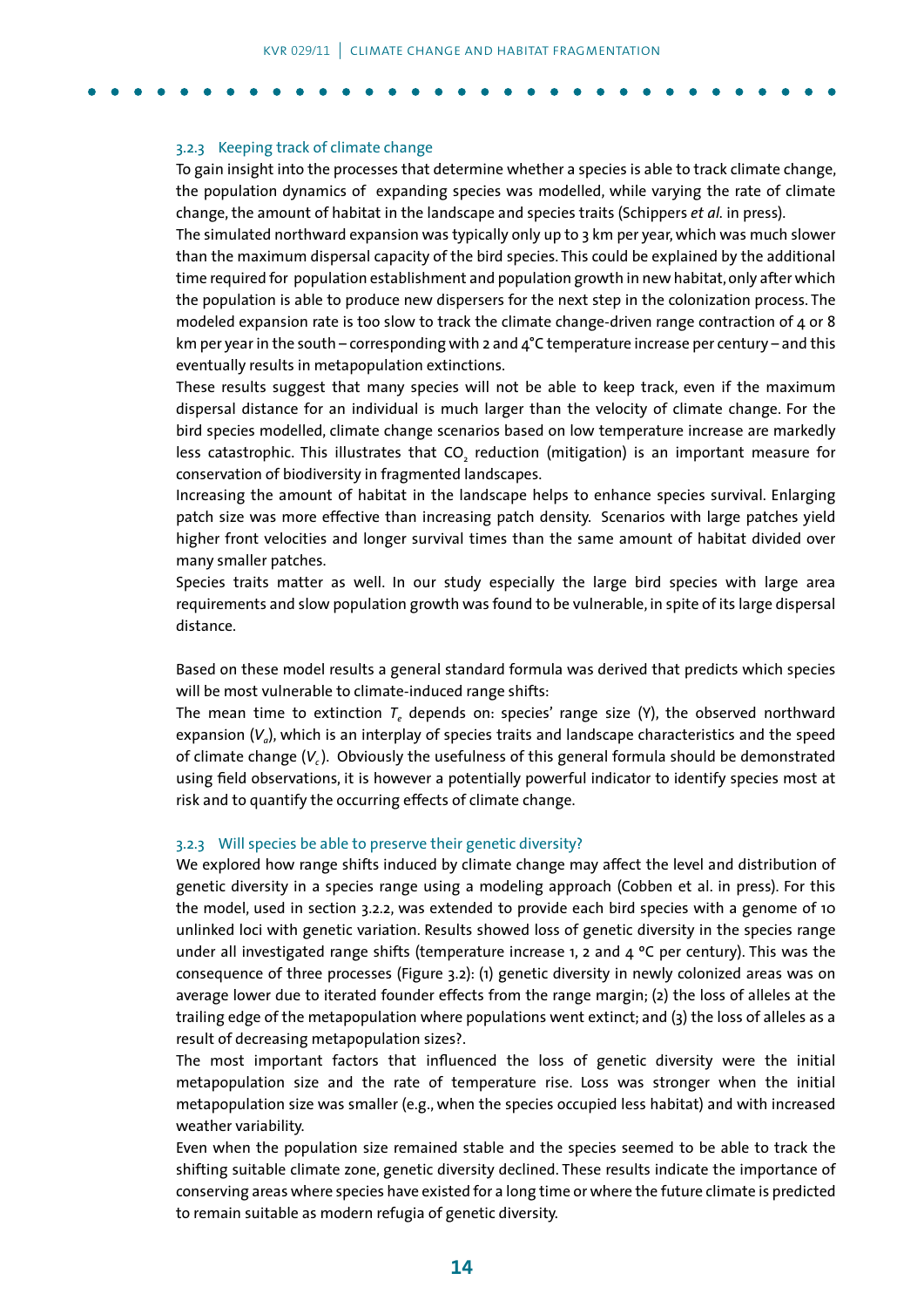

Figure 3.2. The spatial distribution of individuals per 50 km range (N, light gray), alleles (A, black) and effective number of alleles (Ae, dark grey) during the movement of the habitat optimum northwards at 2 km per year, in 4 time steps: year 0, 200, 400 and 600 (temperature rise 1ºC per century).

#### 3.3 Weather extremes and species survival

The increase in weather variability caused by climate change is illustrated in figure 3.3, causing a significant increase in variation in conditions for plant and animal populations. Effects of extreme drought, heavy rain and heat waves on species composition of vegetations have been documented (Jentsch & Beierkuhnlein 2008). A negative interaction with habitat fragmentation is to be expected, as spatially correlated disturbances will shorten metapopulation time to extinction (Akcakaya & Baur 1996). Especially small populations are at risk as was illustrated for the little blue butterfly (*Cupido minimus*) where local extinctions after the extreme summer heat wave of 2003 were correlated with small population size (Piessens *et al.* 2008).

The impact of additional environmental variation on species survival, was modeled by raising the variation in vital demographic rates e.g. survival and reproduction (Verboom *et al.* 2010). We simulated population dynamics for a key patch, a large habitat patch with a relatively stable population within a metapopulation (see Verboom *et al.* 2001), under different levels of environmental variation. More variation in vital demographic rates led to higher population extinction rates, but this could be compensated for by increasing patch size. A small, short-lived bird species like a warbler that is highly sensitive to environmental fluctuations needed more area for compensation than a large, long-lived bird species like a bittern. Although the extent of future weather variability is still unknown it is to be expected that spatial standards for sustainable ecological networks need to be adjusted.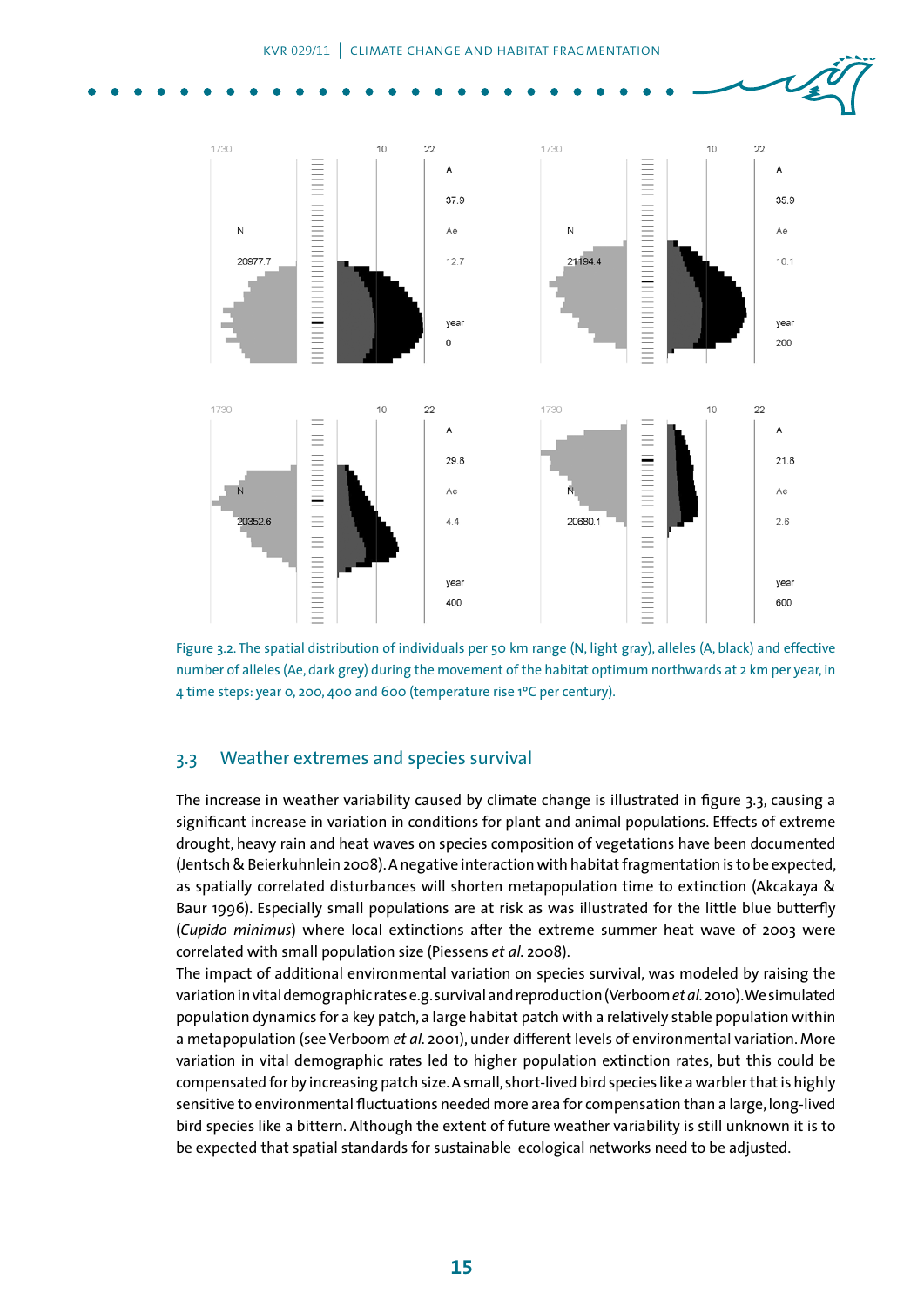

Figure 3.3. Schematic diagram showing the effects on extreme temperatures when the mean increases, leading to more record hot weather, and also the variance increases(drawn after IPCC 2001). For precipitation an increase in the occurrence of both extremes (droughts and severe precipitation events) is expected.

# 4. Synthesis

#### 4.1 Species traits and responses to climate change

Based on the project results it was concluded that species traits and range characteristics are useful indicators for predicting species sensitivity to climate change. Table 4.1 provides an overview of all traits that were identified to be of significant importance in the empirical, experimental and modeling studies of the project. Four groups of traits stand out as important regarding the sensitivity for climate change: dispersal capacity, habitat specialism, demographic traits related to population growth rate and characteristics of the species range.

One of the impacts of climate change is the shift of suitable climate zones. As a response species need to expand their range to be able to track the shifting suitable habitat zone. Therefore traits that are related to colonizing capacity are especially important to identify species sensitivity: a large dispersal capacity, a large number of dispersers (related to small area requirements and/or a broad habitat choice) and a large population growth capacity are all traits that enhance the colonization and population establishment capacity. Also the current size of the species range is an important indicator to identify vulnerable species, especially when species are not able to keep track with the rate of climate change. A large range provides more time until the climate will stabilize again.

Sensitivity to weather extremes partly relates to habitat choice and type of extremes. Weather extremes in our country will for instance lead to more frequent and longer periods of drought or extreme downpours. In addition species that are sensitive to environmental stochasticity show more population fluctuations when increasing weather variability: e.g. small short lived species are more sensitive than large long-lived species.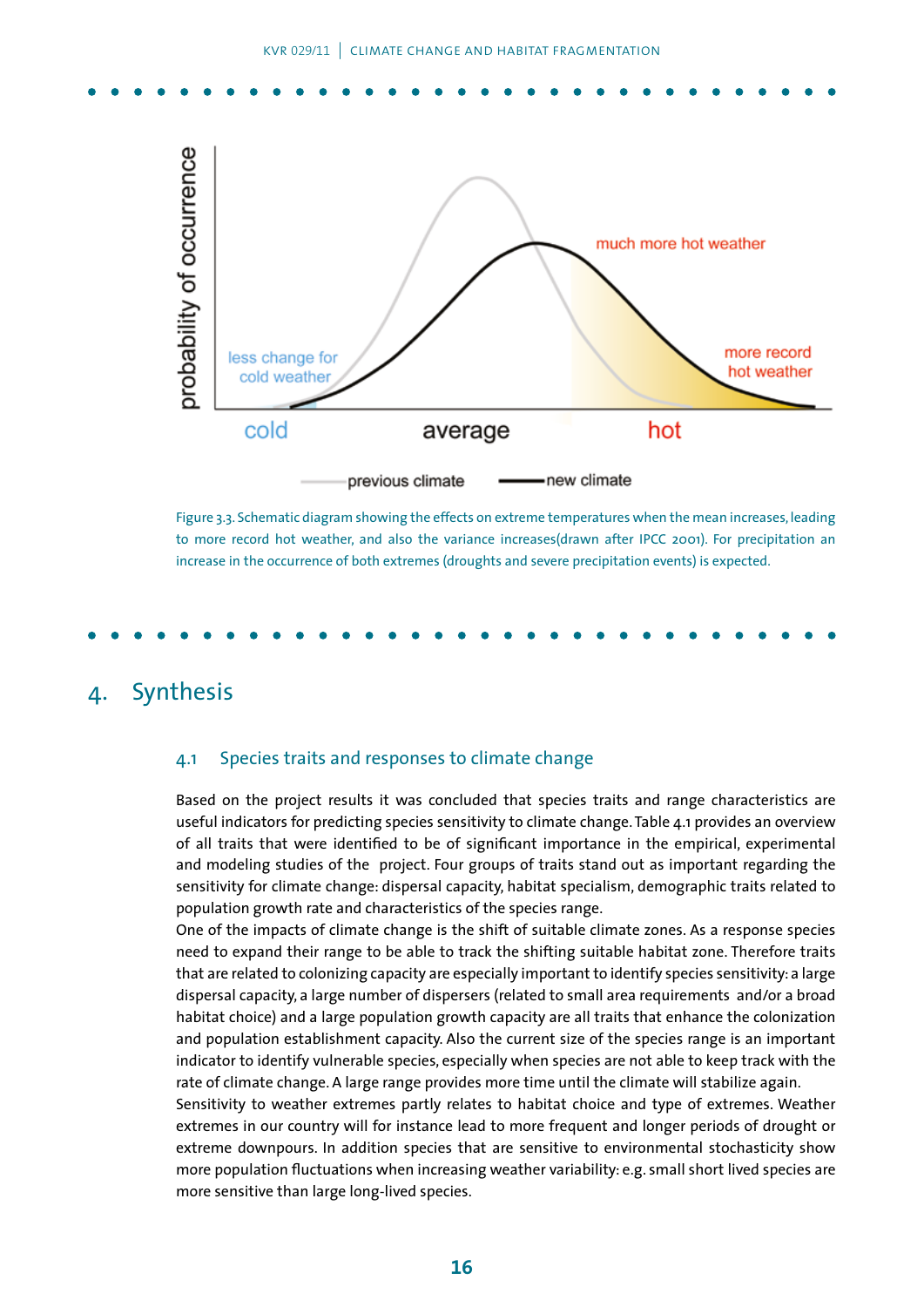4.2 Interaction between climate change and habitat fragmentation

The research project showed that habitat fragmentation increases the negative effects of climate change. It slows down or even blocks the colonization process that is an essential component of range expansion. A refinement on this general conclusion should be made for butterflies, which were found to become more active and hence more successful colonizers under warm conditions. Thus the warming of the climate might to some extent reduce the effects of habitat fragmentation for butterflies and perhaps also other ectothermic species.

Increased weather variability was shown to lead to higher extinction probability of populations, especially in fragmented landscapes. This negative effect of climate extremes could be compensated for by enlarging patch size, thus increasing the amount of habitat in the landscape.

Remarkably, in the models used, species lose genetic diversity during range shifts, even when the population size remains stable and the species seems to be able to track the shifting suitable climate zone. More habitat in the landscape has some positive impact on genetic diversity, but is not able to compensate the total loss. As losing genetic diversity will diminish the capacity within species to cope with present and future disturbances, it is important to protect areas where species have existed for a long time or where the future climate is predicted to remain suitable as modern refugia of genetic diversity.

We developed a general formula that predicts which species are most vulnerable to climate-induced range shifts. Survival time depends on:

- species' range size (the larger the better),
- the observed northward species' expansion (the faster the better), which is an interplay of species traits (large dispersal and growth capacity) and landscape characteristics (good spatial cohesion),
- the speed of climate change (the slower the better).

This general formula is potentially a powerful indicator to identify those species that are most at risk and identify those areas where the landscape cohesion is insufficient.

Some research priorities and recommendations that came forward from this study:

- Analyse species distribution data to test the usefulness of the general indicator that predicts which species are most at risk to become extinct because of climate-induced range shifts.
- Prioritise regions in European Natura 2000 network where improvement of connectivity to facilitate range shifts is most urgent or in the potential gain is highest.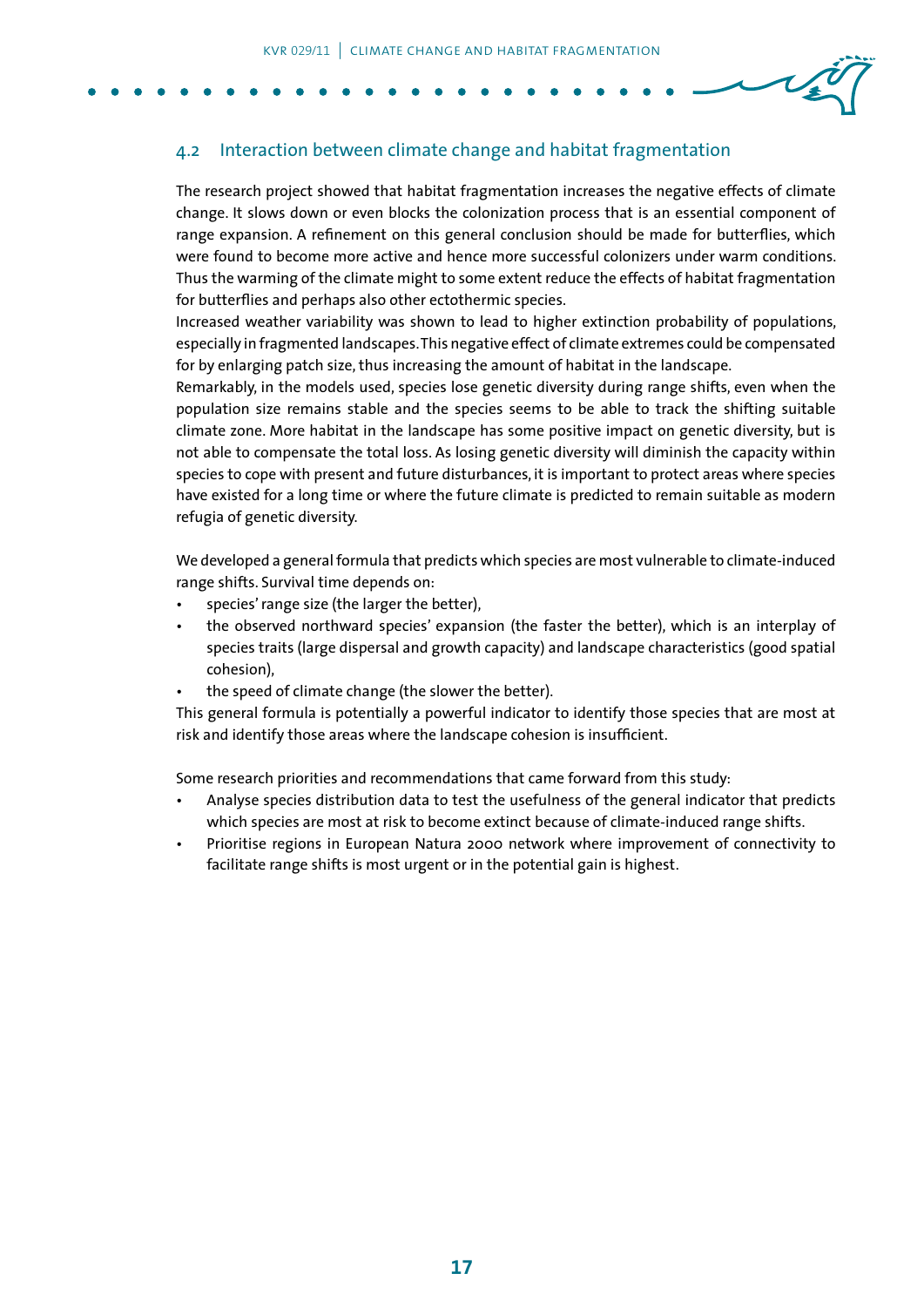Table 4.1. Overview of all traits that showed a response to climate change that came forward during the research project. Negative impacts of climate change are indicated in red and positive impacts in green. The type of study is given between

brackets: empirical, experimental or modelling research.

| <b>Dispersal capacity</b>                                                                                                       |             | Habitat specialism                                                                                                                               |               | Population growth<br>capacity                                                                                                                                                                           |       | Range characteristics                                                                                                |             |
|---------------------------------------------------------------------------------------------------------------------------------|-------------|--------------------------------------------------------------------------------------------------------------------------------------------------|---------------|---------------------------------------------------------------------------------------------------------------------------------------------------------------------------------------------------------|-------|----------------------------------------------------------------------------------------------------------------------|-------------|
| Species with large<br>dispersal capcity<br>are better capable<br>of following range<br>shifts (modelling<br>research)           | birds       | Marshland species<br>that are also<br>residential, herbivore<br>and precocial benefit<br>from less severe<br>winters (empirical<br>research)     | birds         | Species with small<br>area requirements<br>and large population<br>growth capacity<br>are better able to<br>track the rate of<br>climate change<br>induced range shifts<br>(modelling research)         | birds | Species have<br>expanded their<br>range along the<br>coastal dunes with<br>3.3 km northwards<br>(empirical research) | plants      |
| <b>Warmer conditions</b><br>improve mobility and<br>colonizing capacity<br>(experimental<br>research)                           | butterflies | Thermophilic species<br>benefit from warmer<br>conditions (empirical<br>research)                                                                | plants        | Species with large<br>clutch size, large<br>number of clutches,<br>and low age at first<br>reproductuin have<br>a larger capacity to<br>recover after extreme<br>weather events<br>(empirical research) | birds | Species at the<br>northern part<br>of their range<br>benefit from<br>range expansion<br>(modelling research)         | all species |
|                                                                                                                                 |             | Species of dry<br>conditions benefit<br>from increase of<br>warm and dry<br>weather (empirical<br>research)                                      | plants        |                                                                                                                                                                                                         |       |                                                                                                                      |             |
| Species that lack<br>adaptations to<br>long distance seed<br>dispersal are less<br>succesfull colonizers<br>(empircal research) | plants      | Long distance<br>migrants such<br>as insectivorous<br>forestspecies suffer<br>from foodchain<br>mismatches<br>(empirical research)               | birds         | Small, short living<br>species are more<br>sensitive to increased<br>weather variability<br>(modelling research)                                                                                        | birds | Shifting ranges leads<br>to loss of genetic<br>diversity (modelling<br>research)                                     | birds       |
|                                                                                                                                 |             | Habitat specialists<br>that are<br>underrepresented<br>in the regional<br>species pool are less<br>succesfull colonizers<br>(empirical research) | <b>Plants</b> |                                                                                                                                                                                                         |       | Species with a small<br>range size have a<br>higher extinction risk<br>during range shifts<br>(modelling research)   | birds       |
|                                                                                                                                 |             | Species that prefer<br>wet conditions have<br>declined during<br>warm and dry<br>periods (empirical<br>research)                                 | <b>Plants</b> |                                                                                                                                                                                                         |       | Species at the<br>southern part<br>of their range<br>suffer from range<br>contraction<br>(modelling research)        | all species |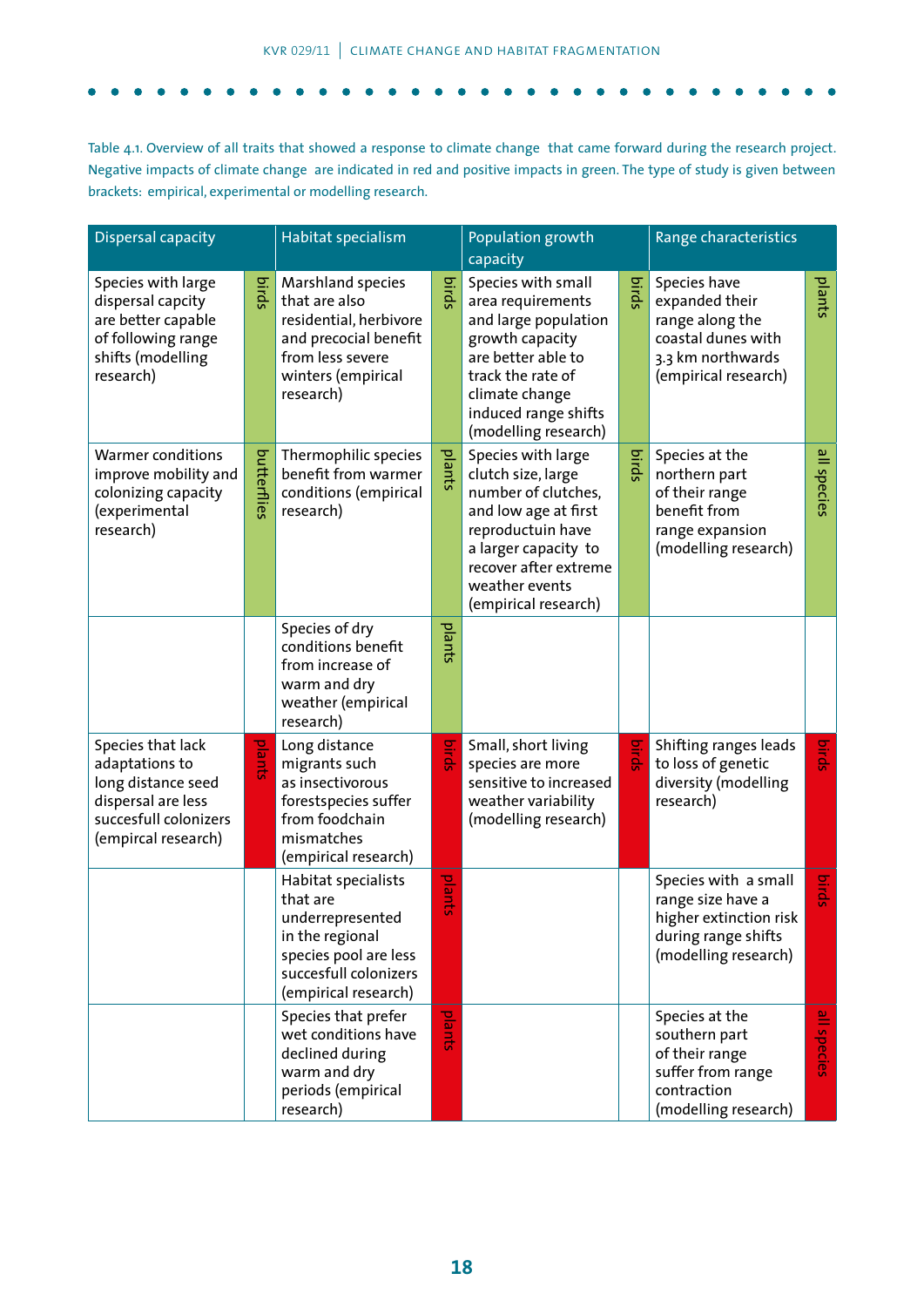# 5. References Part I

Akcakaya, H.R. & B. Baur, 1996. Effects of population subdivision and catastrophes on the persistence of a land snail metapopulation. Oecologia 105:475–483

Cobben, M.M.P, J. Verboom, P.F.M. Opdam, R.F. Hoekstra, R. Jochem, P. Arens, & M.J.M. Smulders, in press. Projected climate change causes loss and redistribution of genetic diversity in a model metapopulation of a medium-good disperser. Ecography, in press.

Commission of the European Community, 2009. Adapting to climate change: towards a European framework for action. White Paper April 1 2009, Brussels

Cormont, A., A.H. Malinowska, O. Kostenko, V. Radchuk, L. Hemerik, M.F. WallisDeVries & J. Verboom, in press. Effect of local weather on butterfly flight behaviour, movement, and colonization: significance for dispersal under climate change. Biodiversity and Conservation, in press.

Cormont, A., C.C. Vos, C.A.M. van Turnhout, R.P.B. Foppen & C. Ter Braak submitted. Using life-history traits to distinguish strategies that explain bird responses to changing weather variability.

Devictor, V., R. Julliard, D. Couvet & F. Jiquet, 2008. Birds are tracking climate warming, but not fast enough. Proc R Soc B 275:2743–2748.

Geertsema, W., R.J.F. Bugter, M. van Eupen, S.A.M. van Rooij, T. van der Sluis & M. van der Veen, 2009. Robust corridors and climate change, [In Dutch], Alterra, Wageningen, Alterra-rapport 1886.

Harrison, P.A., P.M. Berry, N. Butt & M. New, 2006. Modelling climate change impacts on species' distributions at the European scale: implications for conservation policy. Environmental Science and Policy, 9, 116–128.

Hewitt, G.M., 1996. Some genetic consequences of ice ages, and their role in divergence and speciation. Biol J Linn Soc Lond 58:247–276.

Hickling, R., D.B. Roy, J.K. Hill, R. Fox & C.D. Thomas, 2006. The distributions of a wide range of taxonomic groups are expanding polewards. Global Change Biol 12:450–455.

Holt, D. R., T. H. Keitt, M.A. Lewis, B.A. Maurer & M.L. Taper, 2005. Theoretical models of species' borders: single species approaches. Oikos 108: 18-27.

Huntley, B., R.E. Green, Y.C. Collingham & S.G. Willis, 2007. A climatic atlas of European breeding birds, the RSPB and Lynx eds. Durham University, Barcelona.

IPCC, 2001. Climate change 2001: the scientific basis. Contributions of working group I to the third assessment report of the intergovernmental panel on climate change.

IPCC, 2007. Climate change 2007: Synthesis report.73

Jongman, R.H. & G. Pungetti, 2004. Ecological networks and greenways: concept, design, implementation. Cambridge University Press, Cambridge.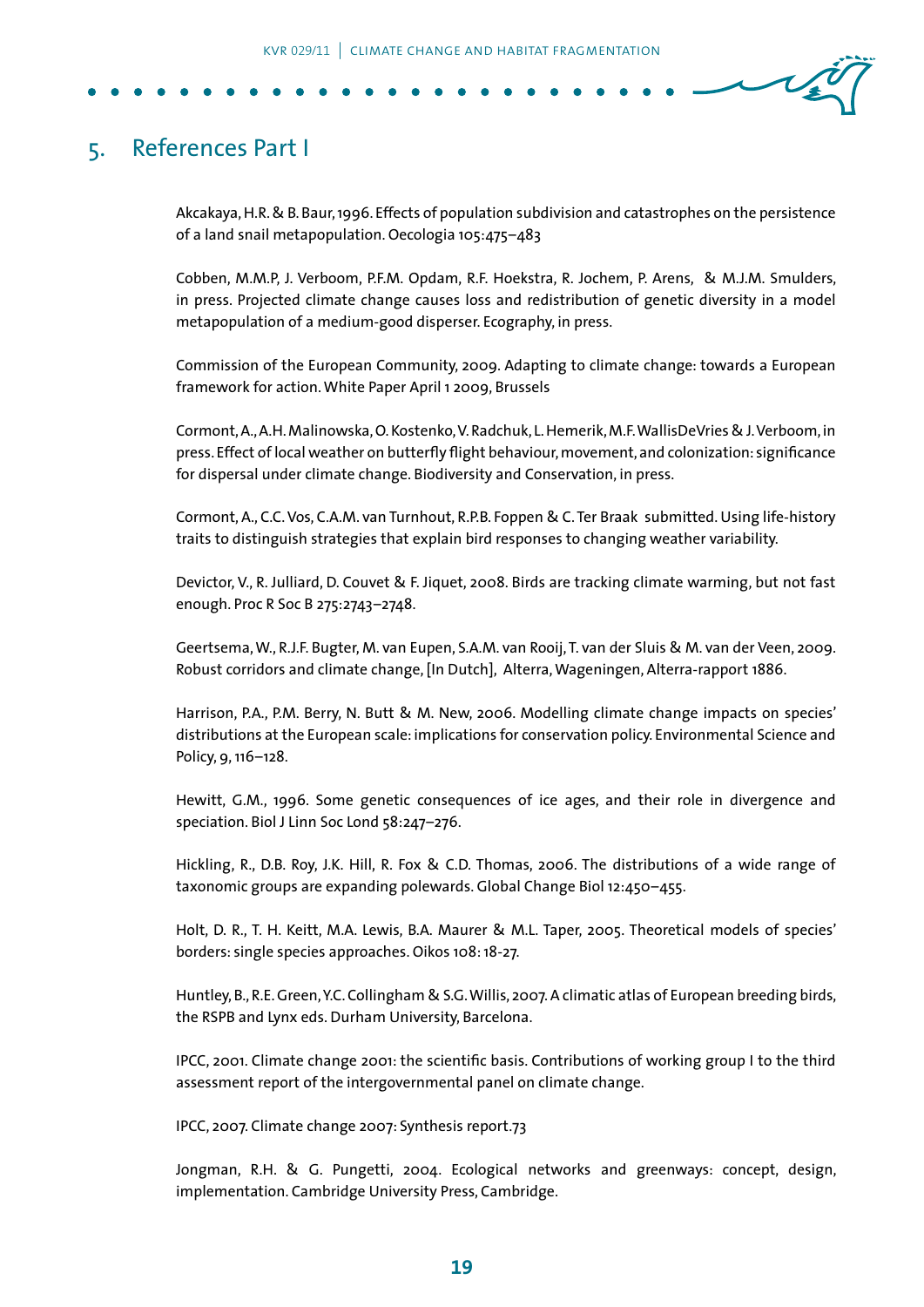Julliard, R., F. Jiguet & D. Couvet, 2004. 'Common birds facing global changes: what makes a species at risk?' Global Change Biology, 10, 148–154.

KNMI, 2006. Climate in the 21st century, vour scenario's for the Netherlands [In Dutch], KNMI, De Bilt.

KNMI, 2008. The state of the climate in the Netherlands [In Dutch], KNMI, De Bilt.

Millennium Ecosystem Assessment, 2005. Ecosystems and human well-being: biodiversity synthesis. World Resources Institute, Washington, DC.

Opdam, P. & D. Wascher, 2004. Climate change meets habitat fragmentation: linking landscape and biogeographical scale levels in research and conservation. Biological Conservation 117, 285-297.

Pearson, R.G., T.P. Dawson, P.M. Berry & P.A. Harrison, 2002. SPECIES: a spatial valuation of climate impact on the envelope of species. Ecological Modelling, 154, 289–300.

Piessens, K., D. Adriaens, H. Jacquemyn & O. Honnay, 2008. Synergistic effects of an extreme weather event and habitat fragmentation on a specialized insect herbivore, Oecologia 159:117-126.

Pierik,M., Schaffers, A.P.,Tamis, W.L.M., Odé, B. Jasper Van Ruijven, J., Bezemer, T.M. & Berendse, F.. Are species distribution changes of the flora in the Dutch dunes related to climate change? In prep.

Pierik, M., Van Ruijven, J., Bezemer, T.M. & Berendse, F. .Pierik et al. 2010. Travelling to a former sea Floor: colonization of forests by understorey plant species on land recently reclaimed from the sea. Journal of Vegetation Science 21: 167-176.

Pöyry, J., M. Luotow, R. Heikkinen, M. Kuussaari & K. Saarineb, 2009. Species traits explain recent range shifts of Finnish butterflies. - Global Change Biol 15: 732-743.

Schippers, P., J. Verboom, J.P. Knaapen & R.C. Van Apeldoorn, 1996. Dispersal and habitat connectivity in complex heterogeneous landscapes an analysis with a GIS-based random walk model. Ecography, 19, 97–106.

Schippers, P, J. Verboom, C.C. Vos & R. Jochem, in press. Metapopulation survival of wood-land birds under climate change: will species be able to track? Ecography, in press.

Tamis, W.L.M., M. van 't Zelfde, R. van der Meijden & H.A. Udo de Haes, 2005. Changes in vascular plant biodiversity in the Netherlands in the 20th century explained by their climatic and other environmental characteristics. Climatic Change 72 (1-2): 37-56.

Tamis, W.L.M. & M. Pierik, submitted to Climatic Research, A simple functional classification of vascular plants in relation to increased climate extremes in the Netherlands.

Thomas, C.D., A. Cameron, R.E. Green, M. Bakkenes, L.J. Beaumont, Y.C. Collingham, B.F.N. Erasmus, M. Ferreira, A. De Siqueira, L. Garinger, L. Hannah, Hughes B, Huntley B, A.S. Van Jaarsveld, G.F. Midgley, L. Miles, M.A. Ortega-Huerta, A.T. Peterson, O.L. Phillips & S.E. Williams, 2004. Extinction risk from climate change. Nature 427:145–148.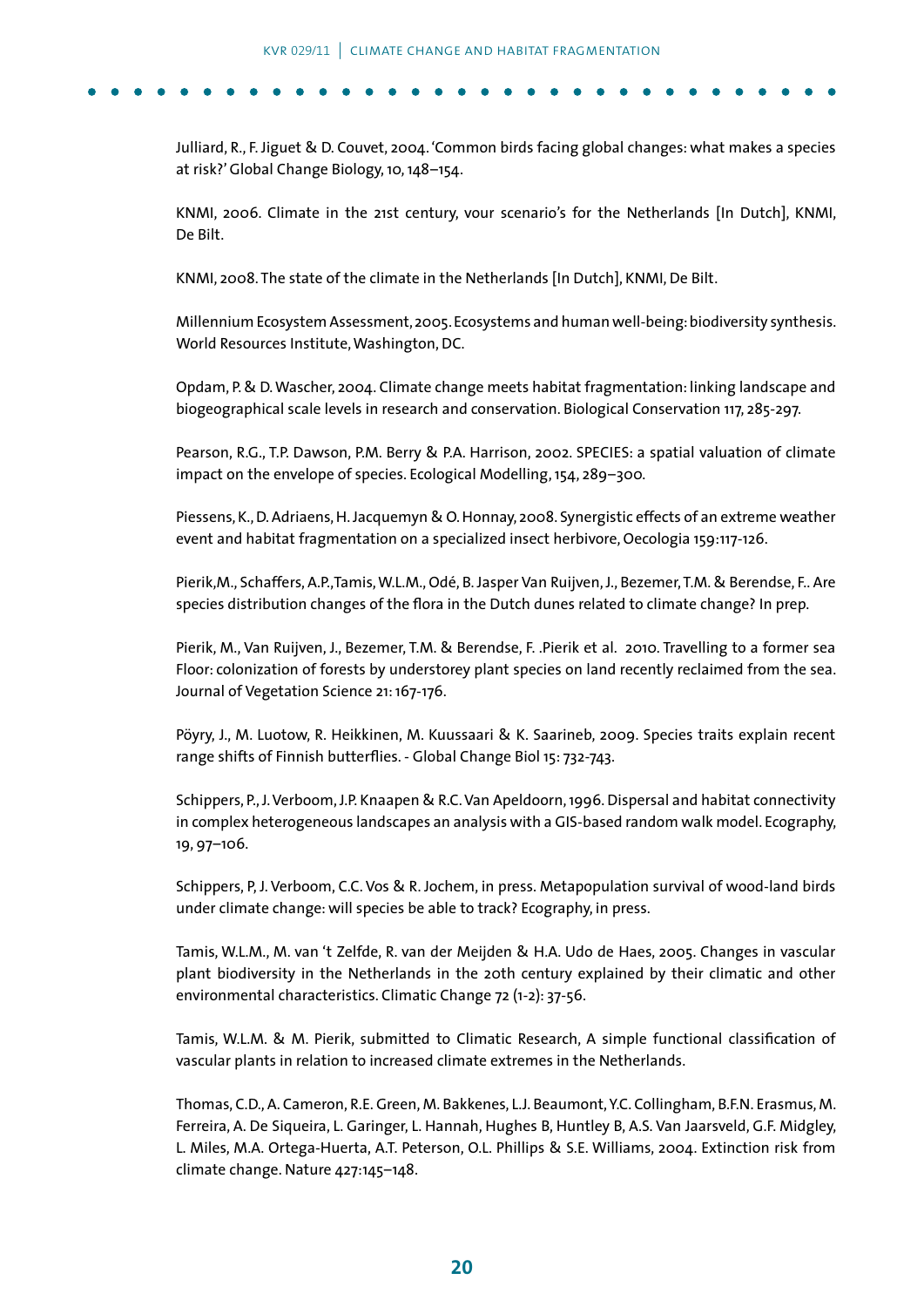Veen, M. Van der, E. Wiesenekker, B.S.J. Nijhoff, & C.C. Vos, 2010. Climate Response Databas, version 2.0. [In Dutch].

Van Swaay, C.A.M., P. Nowicki, J. Settele & A.J. van Strien, 2008. Butterfly monitoring in Europe: methods, applications and perspectives. Biodivers Conserv 17: 3455-3469.

Van Turnhout, C.A.M., R.P.B. Foppen, R.S.E.W. Leuven, A. Van Strien & H. Siepel, 2010. Life-history and ecological correlations of population change in Dutch breeding birds. - Biol Conserv, 143, 173-181.

Verboom, J., R. Foppen, P. Chardon, P. Opdam & P. Luttikhuizen, 2001. Introducing the key patch approach for habitat networks with persistent populations: an example for marshland birds. Biological Conservation 100, 89-101.

Verboom J., P. Schippers, A. Cormont, M. Sterk, C.C. Vos & P. Opdam, 2010. Population dynamics under increasing environmental fluctuations; implications of climate change for ecological network design criteria. Landscape Ecol 25:1289–1298.

Vos, C.C.,P. Berry, P. Opdam, H. Baveco, B. Nijhof, J. O'Hanley, C. Bell& H. Kuipers, 2008. Adapting landscapes to climate change: examples of climate-proof ecosystem net-works and priority adaptation zones, Journal of Applied Ecology, 45, 1722-1731.

WallisDeVries, M.F., W. Baxter & A.J.H. Van Vliet, submitted. Beyond climate envelopes: effects of weather on regional population trends in butterflies.

Walther, G.R., E. Post, P. Convey, A. Menzel, C. Parmesan, T.J.C. Beebee, J.M. Fromertin, O. Hoegh-Guldberg & F. Barlein, 2002. Ecological responses to recent climate change. Nature 416: 389-395.

Warren, M.S., J.K. Hill, J.A. Thomas, J. Asher, R. Fox, B. Huntley, D.B. Roy, M.G. Telfer, S. Jeffcoate, P. Harding, G. Jeffcoate, S.G. Willis, J.N. Greatorex-Davies, D. Moss, C.D. Thomas, 2001. Rapid responses of British butterflies to opposing forces of climate and habitat change, Nature 414, 65-69.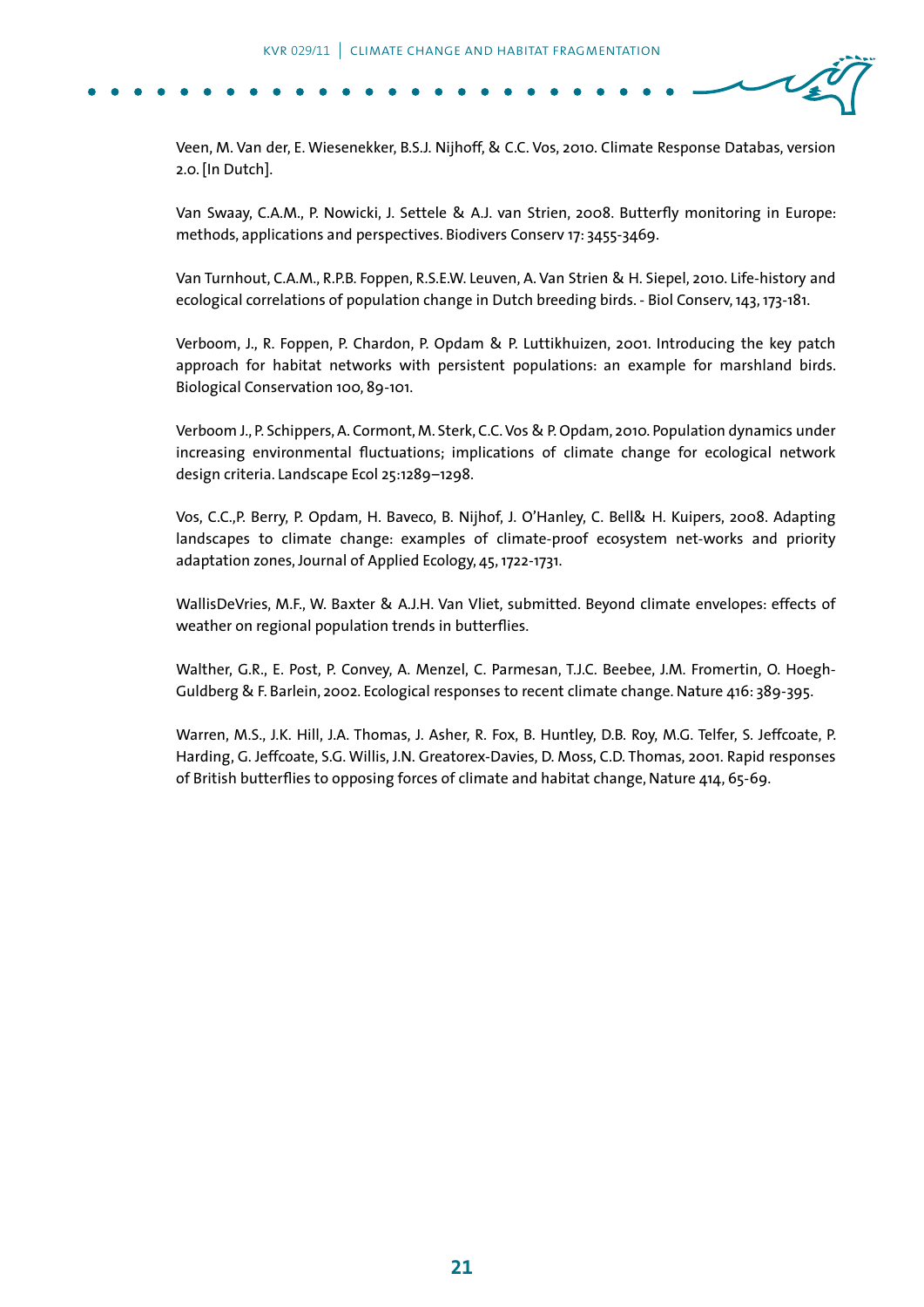## PART II

# 6. Development of adaptation strategies

#### 6.1 Introduction

Adaptation to climate change is fundamentally linked to the concept of vulnerability, the degree to which systems are likely to experience harm due to exposure to perturbations or stresses (Kasperson et al. 2005). Adaptive capacity refers to the ability of society to cope with climate change including increased climate variability (weather extremes) in order to (a) moderate potential damages, (b) take advantage of emerging opportunities, and/or (c) cope with its consequences (Smit & Wandel 2006). The research project focused on adaptation strategies for the national ecological network (EHS), the Dutch conservation strategy for the sustainable protection of biodiversity. For the adaptation of natural systems the definition of Wilson and Piper (2008) was followed, who define that biodiversity adaptation requires a double focus. The first focus is on adaptation measures that reduce vulnerability on the spot by increasing ecosystem resilience to disturbances and by accommodating change. The second focus is on adaptation measures that facilitate species and habitats to move elsewhere into newly suitable areas. In the project several adaptation strategies to increase the adaptive capacity of the EHS to cope with the effects of climate change were developed (section 6.2).

As a next step towards implementation, the adaptation measures need to be translated into regional multifunctional adaptation plans that are adopted by regional stakeholders. Therefore two regional case studies were performed to explore which adaptation strategies to increase the adaptive capacity of the EHS in the multifunctional landscape, are best accepted by regional stakeholders (section 6.3).

### 6.2 Defining an adaptation strategy for the EHS

In part I two impacts of climate change emerged that might reduce the effectiveness of the EHS to protect biodiversity: (1) temperature rise causes species' range shifts that might be impeded or slowed down by habitat fragmentation; and (2) increased weather variability may cause additional and/or much more severe population fluctuations that will increase local extinction risk. Facilitating range shifts would require linking ecosystem networks on a much larger scale, not only between present habitat but also into areas located in the future suitable climate zones (section 3.2, Vos *et al.* 2008). Second, larger and more heterogeneous habitat networks are necessary as this may counterweigh the increased weather variability and reduce the extent of population fluctuations (section 3.3, Verboom *et al.* 2010). Facilitating range shifts and avoiding weather extreme-driven extinctions is not only beneficial for the protection of individual species. It is also important to maintain a high level of functional biodiversity in ecosystems, thus compensating for unavoidable species losses at the contracting sides of species' ranges, where the climate will become unsuitable. There are indications that a high level of biodiversity is an important prerequisite for the adaptive capacity of ecosystems (e.g. Hooper *et al.* 2005; Johnson et al. 1996).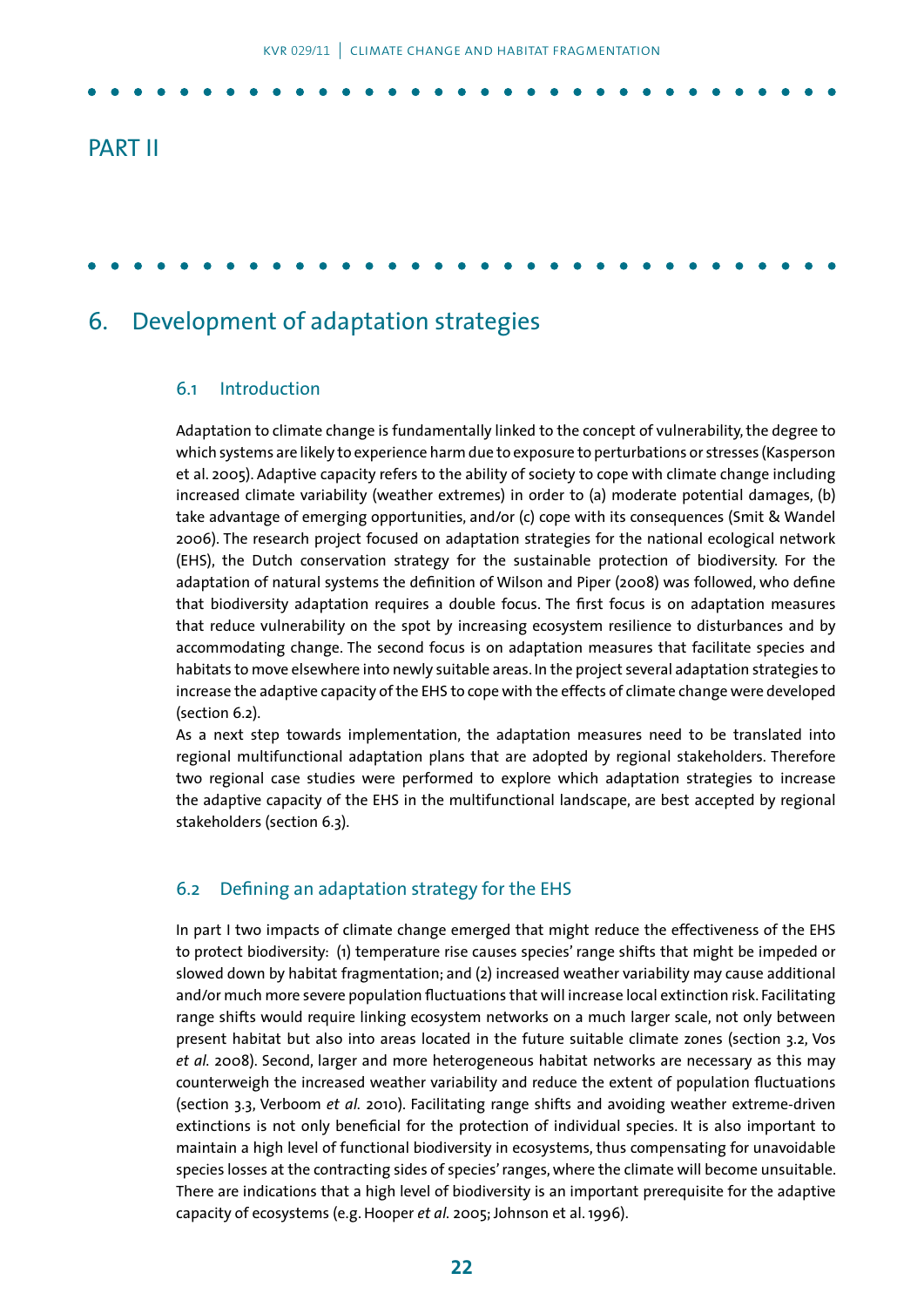Ecological networks find broad international support as the most suitable strategy to cope with climate change especially in areas where high land use pressure (Heller & Zavaleta 2009). Nevertheless, it is to be expected that the national ecological network of the Netherlands (EHS) needs to become more robust to be able to cope with the above mentioned additional effects of climate change.

Several adaptation measures to enhance the adaptive capacity of the EHS to cope with climate change were developed. Adaptation measures can be implemented either within nature areas or outside nature areas in the surrounding multifunctional landscape. The adaptation measures are:

- Improving (international) connectivity over large distances by resolving dispersal bottlenecks and thus facilitating range shifts. Linking habitat networks will enable species to colonize habitats that will become suitable, and this will compensate for the loss of habitat at the contracting side of its range.
- Increasing the carrying capacity of protected areas by either enlarging the size of protected areas or improving habitat quality, or both. Increasing the carrying capacity gives room to larger populations, and thereby compensates for increased extinction probabilities caused by increased weather variability.
- Increasing spatial heterogeneity within a nature area and better accommodating natural landscape-forming processes e.g. sedimentation, marshland development, meandering of rivers and freshwater-salt water gradients. This is a strategy to cope with increased weather variability, as large scale correlated population fluctuations can be avoided (Bengtsson et al. 2003; Hodgson et al. 2009). For instance, in heterogeneous habitat some parts may allow a positive growth rate in very dry years, whereas other parts may be optimal during wet years.

It was recommended to combine and spatially concentrate these adaptation measures in so called 'climate adaptation zones' (Vonk et al. 2010; Vos et al. 2010). A 'climate adaptation zone' is defined as: a focus zone for adaptation measures to enhance the adaptive capacity of the EHS to cope with climate change and which provides spatial planning protection so that the potential negative impact of activities on the spatial cohesion and on the abiotic conditions of the EHS can either be avoided or mitigated. The climate adaptation zone should function as a zone where no irreversible actions are to be taken that would block future adaptation of the EHS, e.g. large scale urbanization or new infrastructure. Within the zone it remains possible to adjust measures in future, when the effects of the changing climate on ecosystems become more apparent. By this approach future adaptive capacity will be safeguarded.

Within the climate adaptation zone adaptation measures can be implemented either within nature areas or outside nature areas in the surrounding multifunctional landscape.

Figure 6.1 gives an overview of the climate adaptation zone for wetlands, one of the important ecosystem types of the Netherlands. The optimal location for the climate adaptation zone was determined by the large existing wetlands (strongholds), a high spatial cohesion of the wetland network, a low number of dispersal bottlenecks, high suitable conditions for wetland restoration and potential international connectivity (see Vonk et al. 2010; Vos et al. 2010 for details).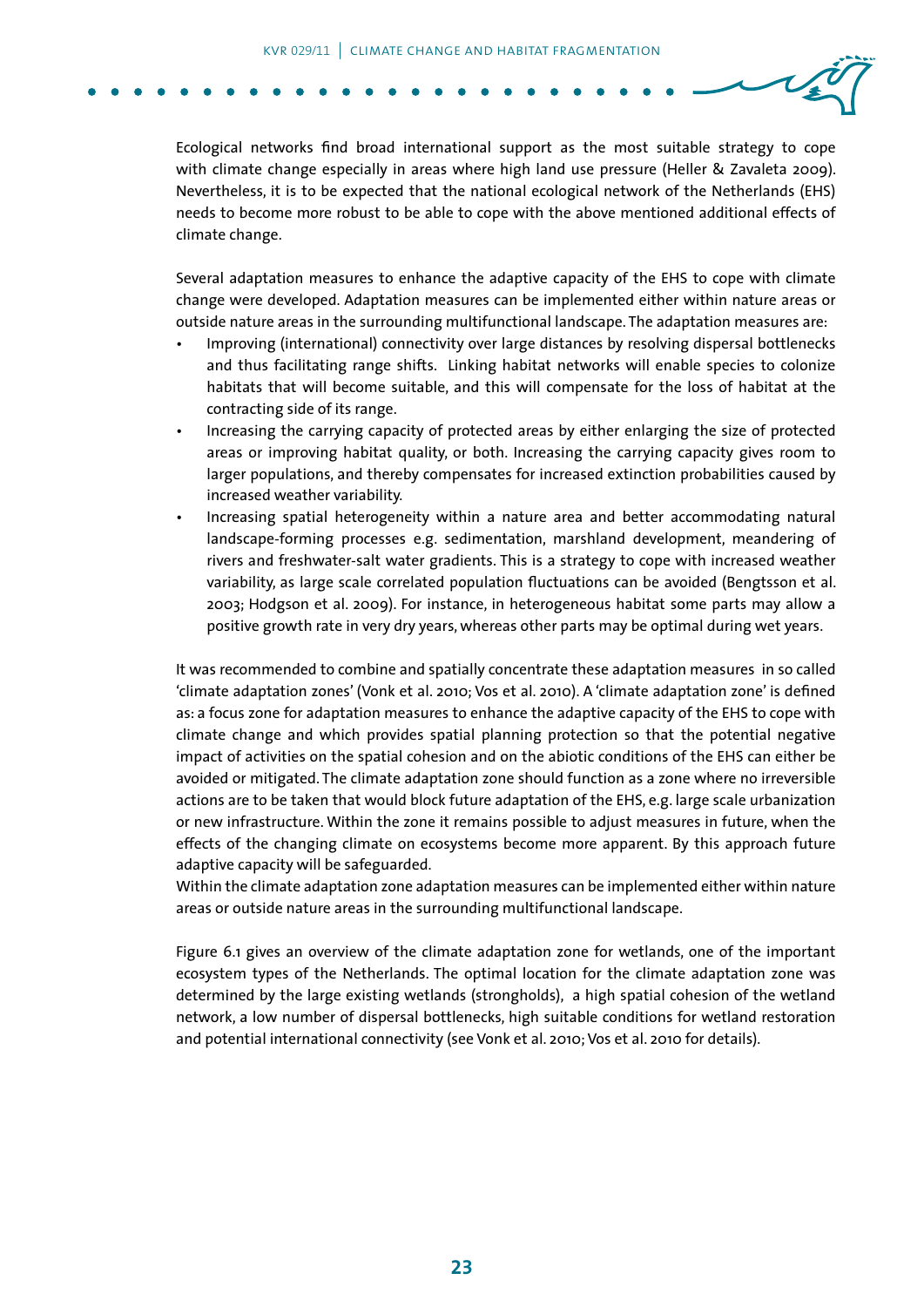

Figure 6.1.The proposed climate adaptation zone for wetland ecosystems is indicated in blue and green. The climate adaptation zone is a search area for adaptation measures (Vonk et al. 2010; Vos et al. 2010).

### 6.3 Adaptation in multifunctional landscapes

Two regional case studies were performed in order to explore which adaptation strategies, to increase the adaptive capacity of the EHS in the multifunctional landscape, are best accepted by regional stakeholders. Several adaptation measures outside nature areas were developed that contribute to the adaptive capacity of the EHS. By implementing these adaptation measures on farmland adjacent to nature areas the amount of area to be acquired for nature at the expense of farmland can be minimized. It is expected that multifunctional adaptation will contribute to the regional support for these measures, especially when also other benefits are achieved as well, such as climate adaptation of water management and improvement of recreational and aesthetical landscape values (Agricola et al. 2010).

The multifunctional adaptation measures are (Figure 6.2):

- Creating green-blue veining. Increasing the density and quality of green blue veining (Grashof-Bokdam & Van Langevelde 2004) between fields (e.g. ditches, hedgerows, wooded banks, field margins and verges along roads, railways and canals) increases the connectivity between nature areas. It also promotes the ecological heterogeneity (gradient function) of the landscape, thus stimulating species diversity (Smith et al. 2010). Green-blue veining is situated along field margins, which are the relative low productive parts of the farm. Therefore these measures fit relative easily into common farm practices and claim a relatively small area of productive farmland.
- Adapting management at field level. Measures to improve habitat quality by adapting grassland management or by growing different crops. For example, the first cut of grass can be delayed until mid summer to allow the vegetation to flower and produce mature seeds, or long grass can be kept standing during winter time to offer insects and birds suitable winter habitat. These adapted fields may act as stepping stones for several species and fit well into agri-environmental schemes (Korevaar & Geerts 2007; Peel 2010).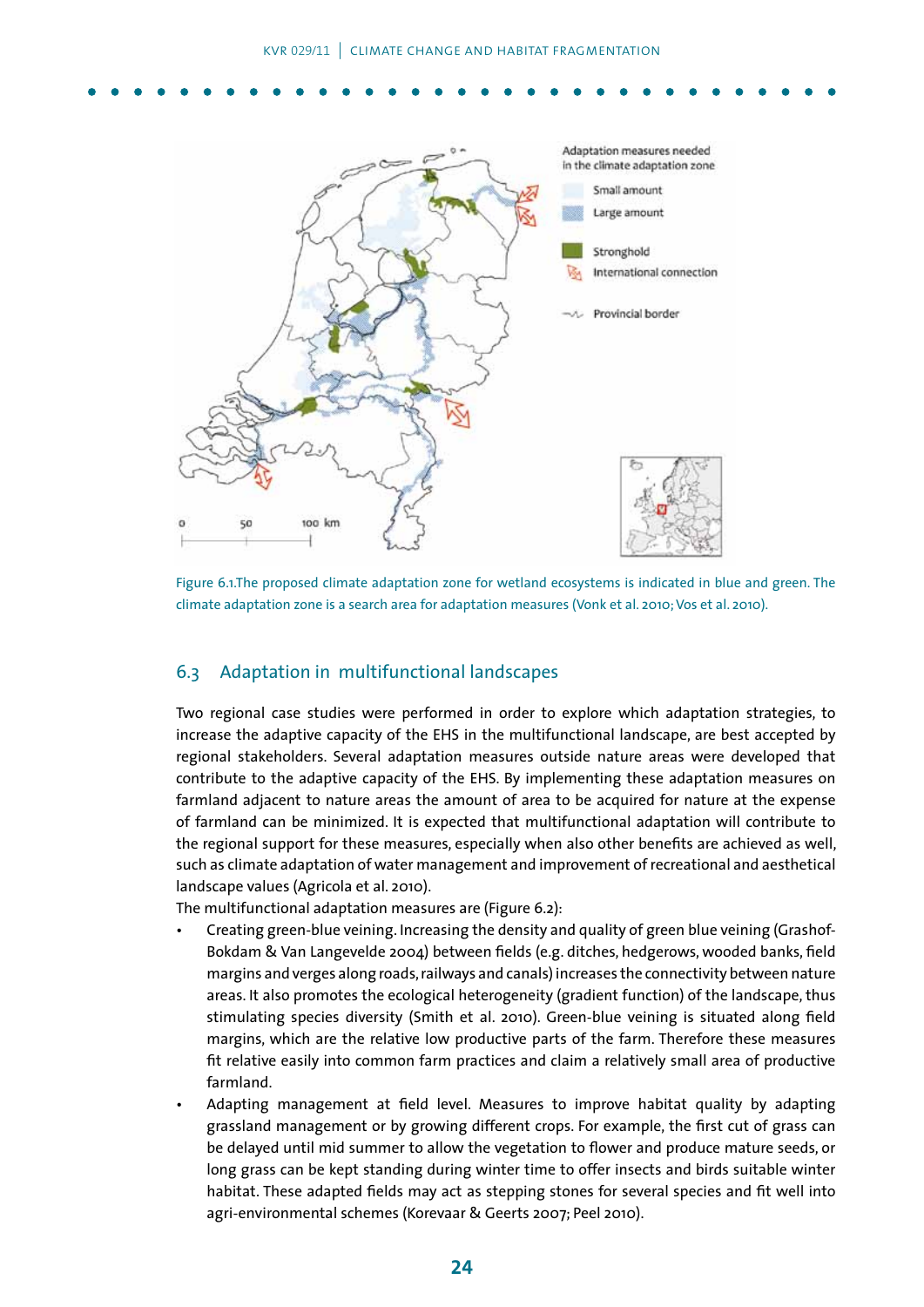• Creating buffer zones surrounding nature reserves. The farmland contributes to regional water retention and water quality in these buffer zones by maintaining higher water levels in ditches and ground water and increasing water quality by minimizing nutrient and pesticide losses from agriculture to ground and surface waters. These measures serve multiple adaptation purposes: they avoid regional dehydration during warm and dry periods in summer (a benefit for nature and farmers) and improve water quality (a benefit for nature and water management).



Figure 6.2. To the left an example of green veining is shown: a hedgerow and a field margin are combined to mitigate the negative effects of the hedgerow on production. To the right an example of blue veining is shown: a widened ditch bank is combined with a field margin. The remaining area of the field is used for production. The production loss is estimated to be 17.5% if the production area is used as water retention area. The total production loss on the grassland is estimated to be 50%.

In focus group discussions stakeholders emphasized that cooperation between stakeholders is a prior condition to effectively implement adaptation measures in agricultural landscapes. The adaptation measure to increase the amount of green-blue veining was rated most positive in all focus group discussions. According to farmers these measures along field margins fit best with modern farming practices. According to nature managers and policy makers green-blue veining is the most effective adaptation measure to improve the quality of nature areas (see example 'De Venen'). However, according to the stakeholders, the current agri-environmental schemes do not sufficiently stimulate a coordinated increase of green-blue veining, which is necessary to sufficiently increase connectivity on the landscape level between nature areas.

#### Example De Venen

The Venen forms part of the climate adaptation zone for wetlands (section 6.2, figure 6.1). Increasing the connectivity between the Nieuwkoopse Plassen and the Loosdrechtse and Vinkeveense Plassen (figure 6.3a) is one of the proposed adaptation measures within the climate adaptation zone. Figure 6.3.b shows how a dense network of green-blue veining could contribute to connectivity, by adapting the management of the low productive field margins along ditches and small canals especially at the end of the fields, so called 'weteringen'.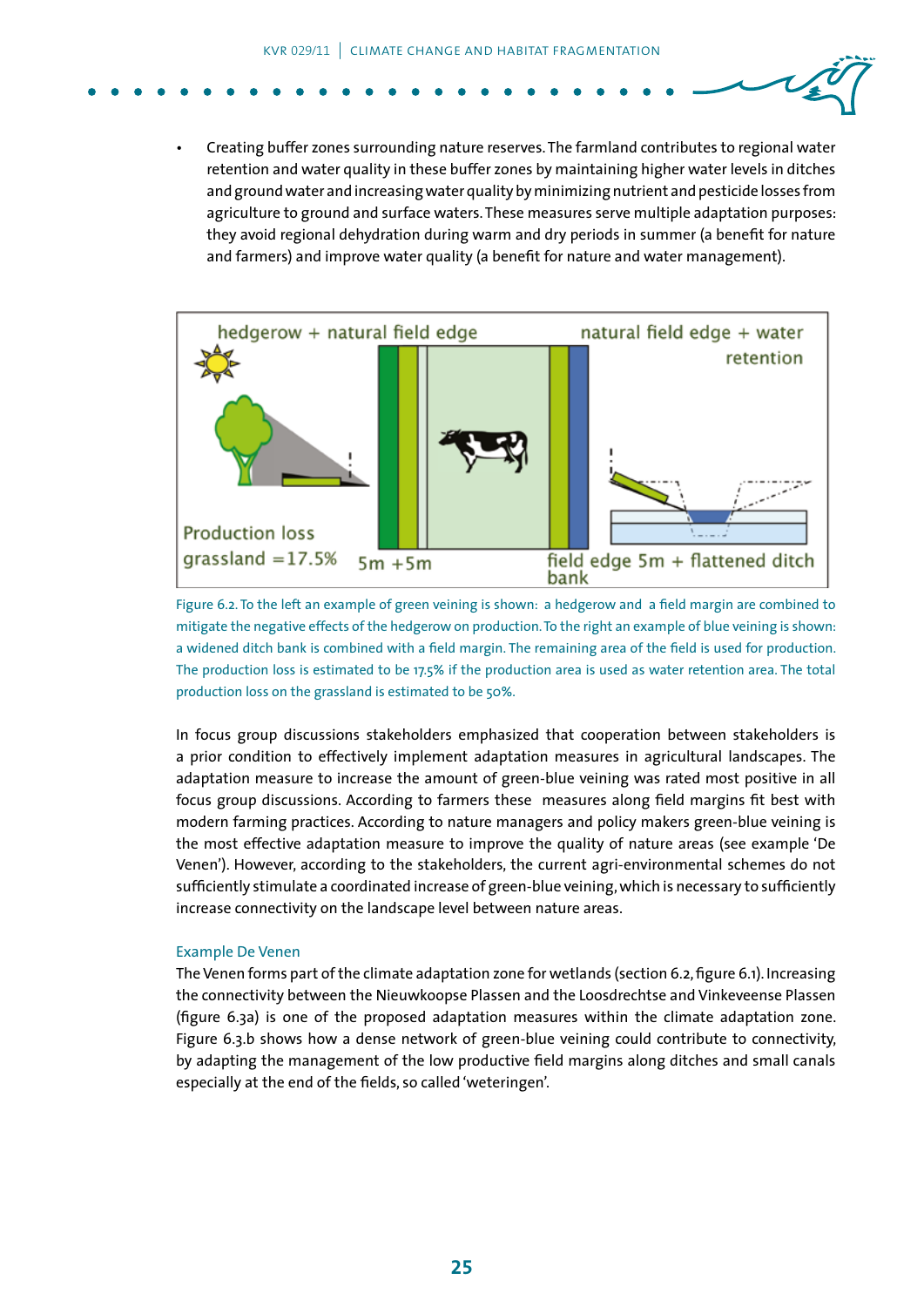

Figure 6.3a. The landscape between Nieuwkoopse, Loosdrechtse and Vinkeveense Plassen consists of intensively managed grassland areas.



Figure 6.3b. A possible coherent network of green-blue veining in De Venen. Green lines are field margins along ditches and small canals and the red blocks are already designated nature reserves.

# 7. References part II

Agricola, H.J., H. Goosen, P.F.M. Opdam & R.A. Smidt, 2010. Kansrijke gebieden voor groenblauwe mantels in de provincie Noord-Brabant, Wageningen: Alterra.

Bengtsson, J., P. Angelstam, T. Elmqvist, U. Emanuelsson, C. Folke, M. Ihse, F. Moberg, M. Nyström, 2003. Reserves, resilience and dynamic landscapes. Ambio 32:389–396

Grashof-Bokdam, C.J. & F. Van Langevelde, 2004. Green veining: landscape determinants of biodiversity in European agricultural landscapes. Landscape Ecol 20:417–439.

Heller, N.E., E.S. Zavaleta, 2009. Biodiversity management in the face of climate change: A review of 22 years of recommendations. Biological Conservation 142, 14-32.

Hodgson, J.A., C.D. Thomas, B.A. Wintle & A. Moilanen, 2009. Climate change, connectivity and conservation decision making: back to basics. J Appl Ecol 46:964–969.

Hooper, D.U., F.S. Chapin, J.J. Ewel, A. Hector, P. Inchausti, 2005. Effects of biodiversity on ecosystem functioning: a consensus of current knowledge. Ecol Monogr 75:3–35.

Johnson, K.H., K.A. Vogt, H.J. Clark, O.J. Schmitz & D.J. Vogt, 1996. Biodiversity and the productivity and stability of ecosystems.Trends Ecol Evol 11:372–377.

Kasperson, J.X., R.E. Kasperson, B.L. Turner, W. Hisieh & A. Schiller, 2005. Vulnerability to global environmental change. In: Kasperson, J.X. & R.E. Kasperson (eds) The social contours of risk: volume II risk analysis, corporations and the globalization of risk. Earth scan, London, pp 245–285.

Korevaar, H. & R.H.E.M. Geerts. 2007. Productivity, biodiversity and nitrate in groundwater of multifunctional grasslands. In: High Value Grassland. Providing biodiversity, a clean environment and premium products. Occasional Symposium 38 British Grassland Society, Cirencester, UK: 64-69.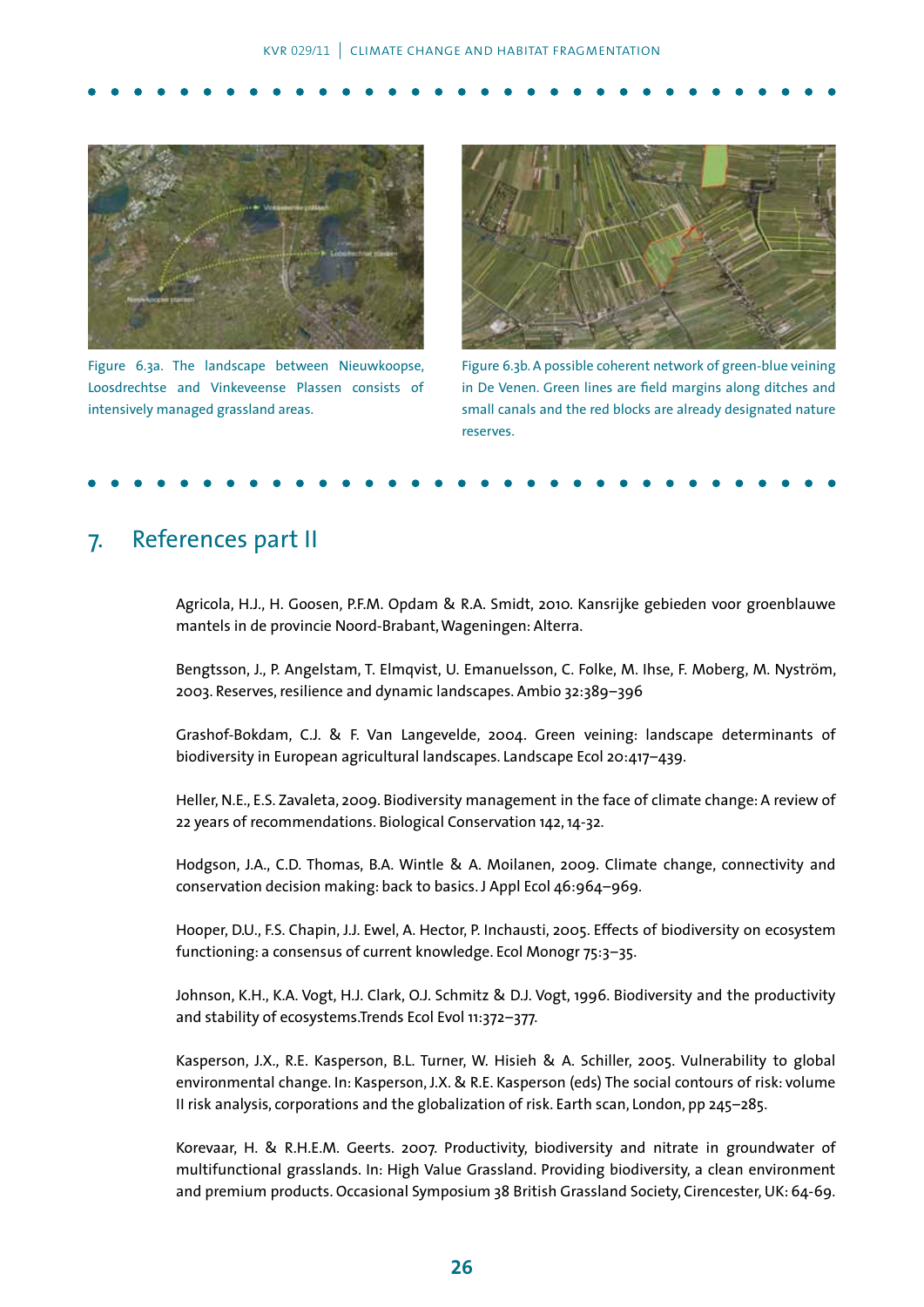Peel, S. 2010. Grassland in agri-environmental schemes-the science and the art. In: Agri-environmental schemes - what have they achieved and where do we go from here? Aspects of Applied Biology 100, 19-26.

Smit, B. & J. Wandel, 2006. Adaptation, adaptive capacity and vulnerability. Global Environmental Change 16, 282-292.

Smith, H.G., E. Öckinger & M. Rundlöf, 2010. Biodiversity and the landscape ecology of agrienvironment schemes. In: Agri-environmental schemes - what have they achieved and where do we go from here? Aspects of Applied Biology 100, 225-232.

Verboom J., P. Schippers, A. Cormont, M. Sterk, C.C. Vos & P. Opdam, 2010. Population dynamics under increasing environmental fluctuations; implications of climate change for ecological network design criteria. Landscape Ecol 25:1289–1298.

Vonk, M., C.C. Vos & D.C.J. Van der Hoek, 2010. Adaptation Strategy for climate proofing biodiversity, Netherlands Environmental Assesment Agency, Bilthoven & Wageningen University and Research, Wageningen.

Vos, C.C.,P. Berry, P. Opdam, H. Baveco, B. Nijhof, J. O'Hanley, C. Bell& H. Kuipers, 2008. Adapting landscapes to climate change: examples of climate-proof ecosystem net-works and priority adaptation zones, Journal of Applied Ecology, 45, 1722-1731.

Vos, C.C., D.C.J. Van der Hoek & M. Vonk, 2010. Spatial planning of a climate adaptation zone for wetland ecosystems. Landscape Ecology 25, 1465-1477.

Wilson, E. & J. Piper, 2008. Spatial planning for biodiversity in Europe's changing climate. Eur Environ 18:135–151.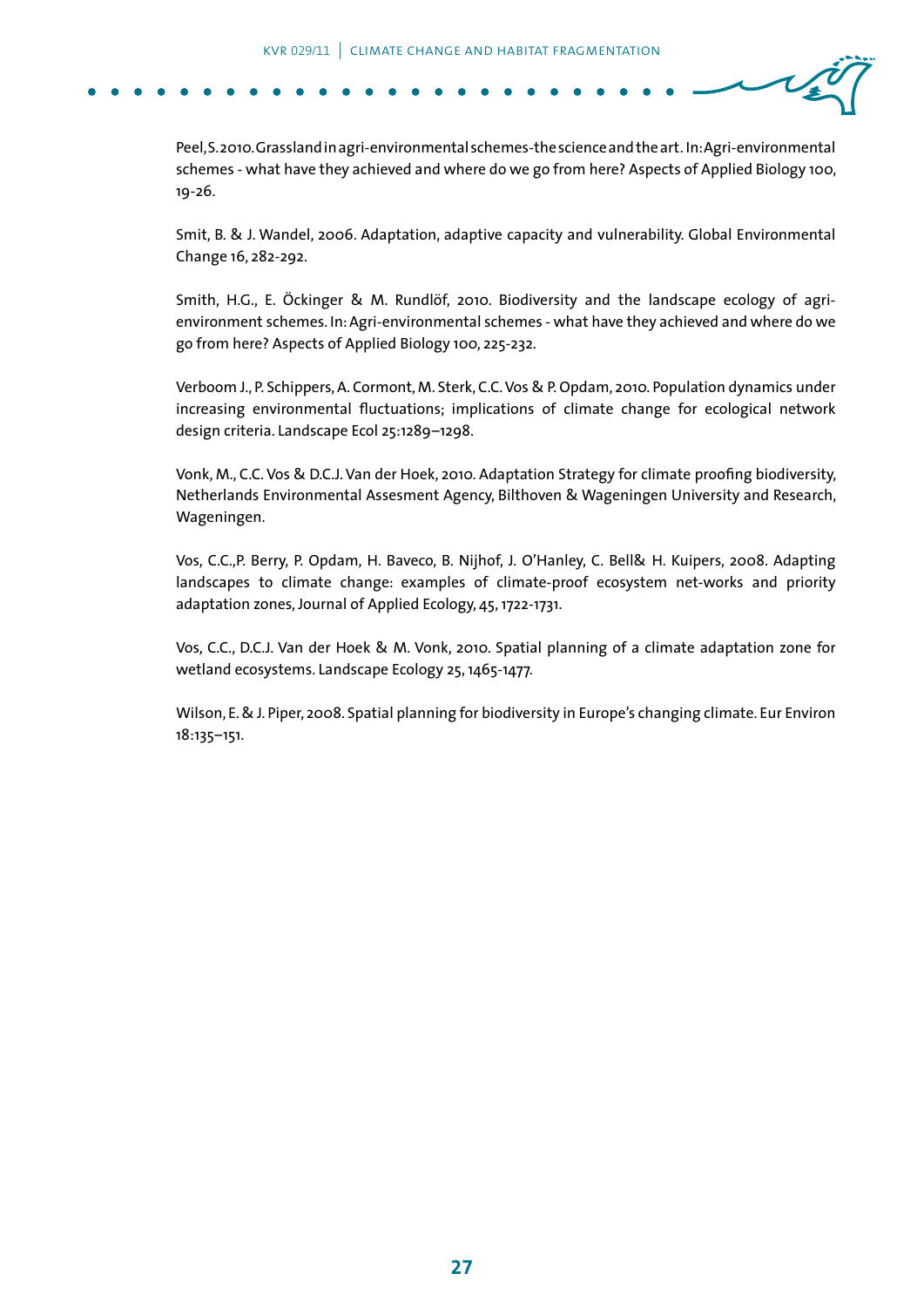$\overline{\phantom{a}}$